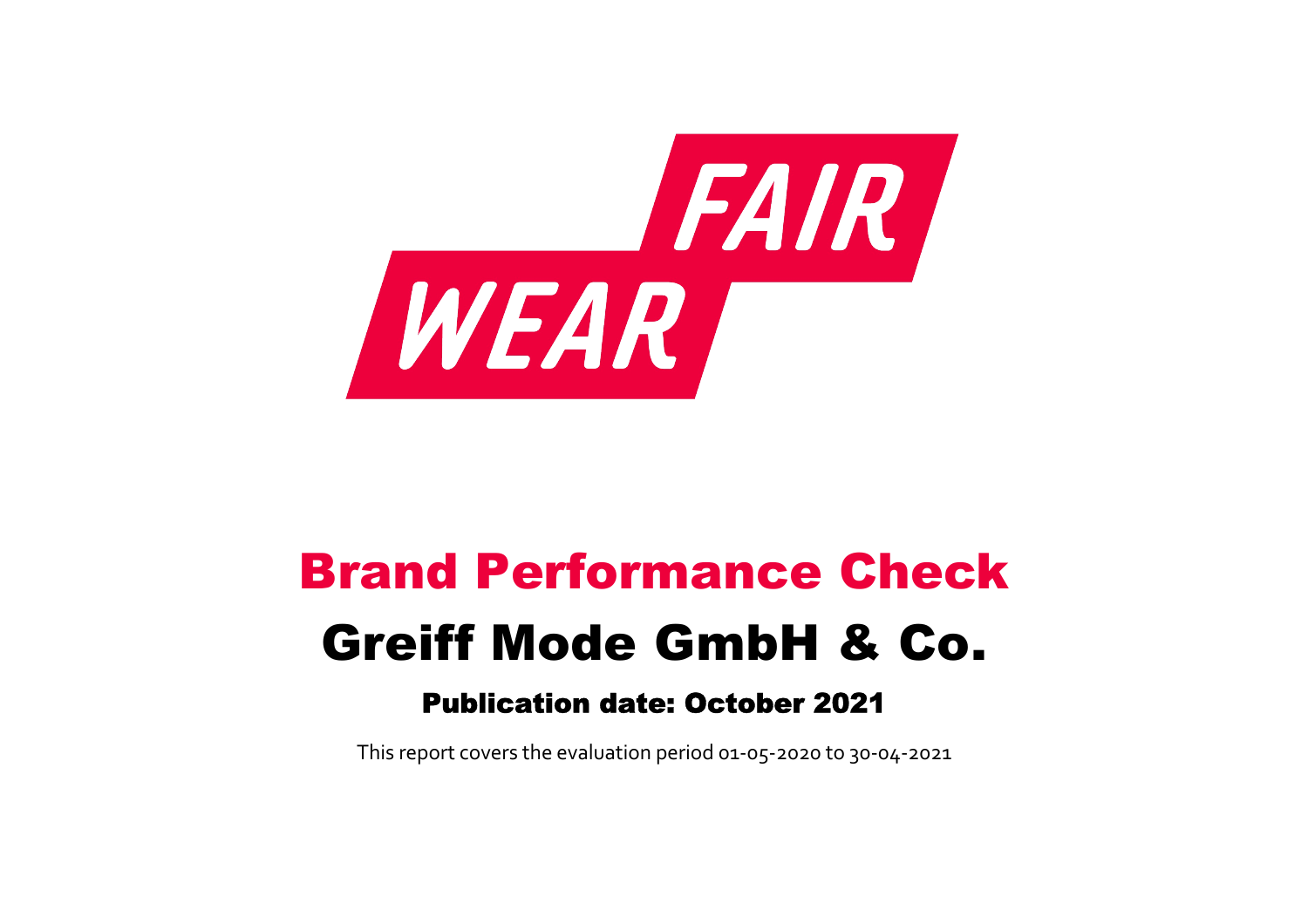#### About the Brand Performance Check

Fair Wear Foundation (Fair Wear) believes that improving conditions for apparel product location workers requires change at many levels. Traditional efforts to improve conditions focus primarily on the product location. Fair Wear, however, believes that the management decisions of clothing brands have an enormous influence for good or ill on product location conditions.

Fair Wear's Brand Performance Check is a tool to evaluate and report on the activities of Fair Wear's member companies. The Checks examine how member company management systems support Fair Wear's Code of Labour Practices. They evaluate the parts of member company supply chains where clothing is assembled. This is the most labour intensive part of garment supply chains, and where brands can have the most influence over working conditions.

In most apparel supply chains, clothing brands do not own product locations, and most product locations work for many different brands. This means that in most cases Fair Wear member companies have influence, but not direct control, over working conditions. As a result, the Brand Performance Checks focus primarily on verifying the efforts of member companies. Outcomes at the product location level are assessed via audits and complaint reports, however the complexity of the supply chains means that even the best efforts of Fair Wear member companies cannot guarantee results.

Even if outcomes at the product location level cannot be guaranteed, the importance of good management practices by member companies cannot be understated. Even one concerned customer at a product location can have significant positive impacts on a range of issues like health and safety conditions or freedom of association. And if one customer at a product location can demonstrate that improvements are possible, other customers no longer have an excuse not to act. The development and sharing of these types of best practices has long been a core part of Fair Wear's work.

The Brand Performance Check system is designed to accommodate the range of structures and strengths that different companies have, and reflects the different ways that brands can support better working conditions.

This report is based on interviews with member company employees who play important roles in the management of supply chains, and a variety of documentation sources, financial records, supplier data. The findings from the Brand Performance Check are summarized and published at [www.fairwear.org](http://www.fairwear.org/). The online [Brand Performance Check Guide](https://api.fairwear.org/wp-content/uploads/2020/03/FWF_BrandPerformanceCheckGuide-DEF.pdf) provides more information about the indicators.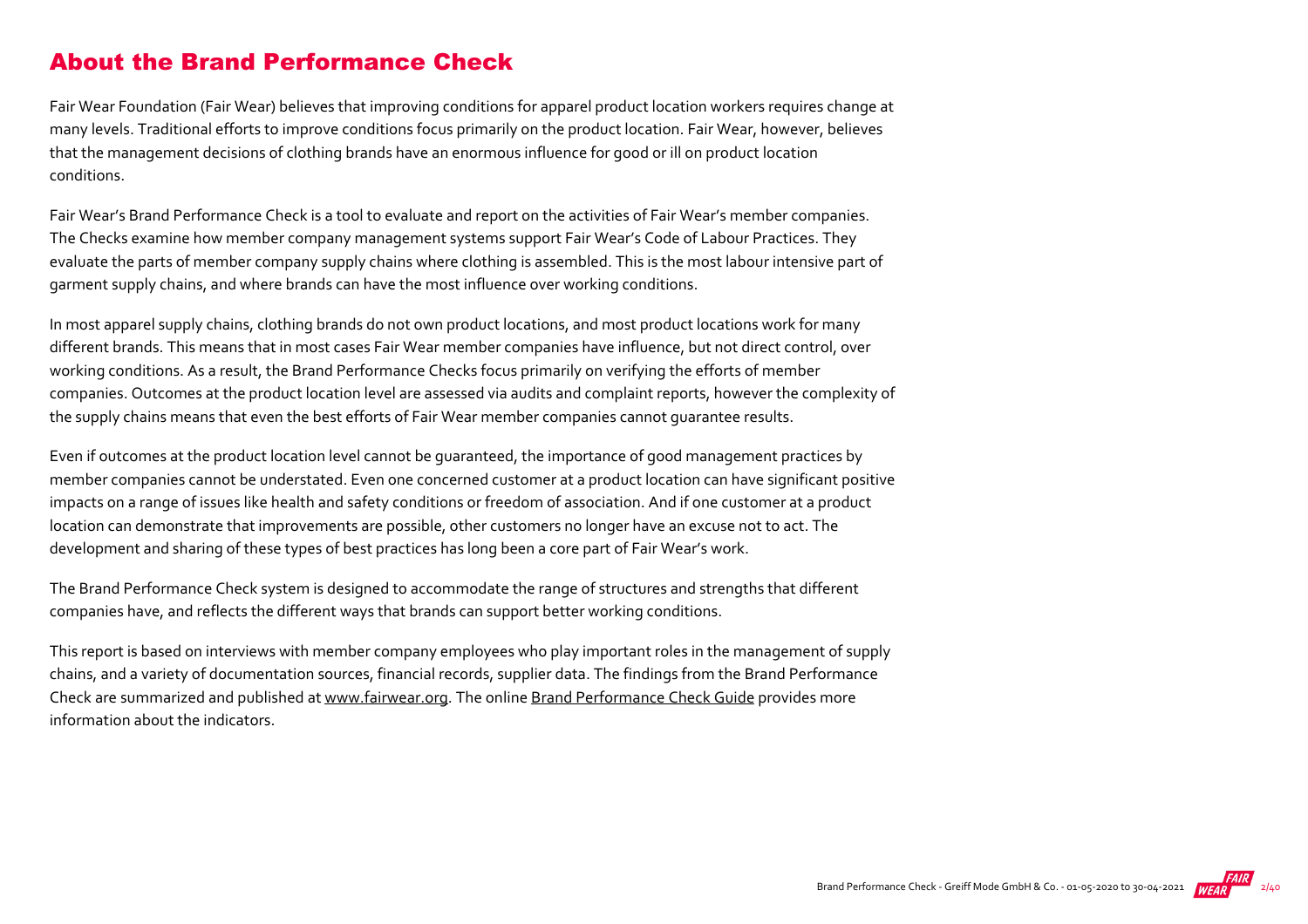#### On COVID‐19

This years' report covers the response of our members and the impact on their supply chain due to the Covid‐19 pandemic which started in 2020. The outbreak of the Covid‐19 pandemic limited the brands' ability to visit and audit factories. To ensure the monitoring of working conditions throughout the pandemic, Fair Wear and its member brands made use of additional monitoring tools, such as complaints reports, surveys, and the consultation of local stakeholders. These sources may not provide as detailed insights as audit reports. To assess outcomes at production location level, we have included all available types of evidence to provide an accurate overview of the brands' management systems and their efforts to improve working conditions. Nevertheless, brands should resume verifying working conditions through audits when the situation allows for.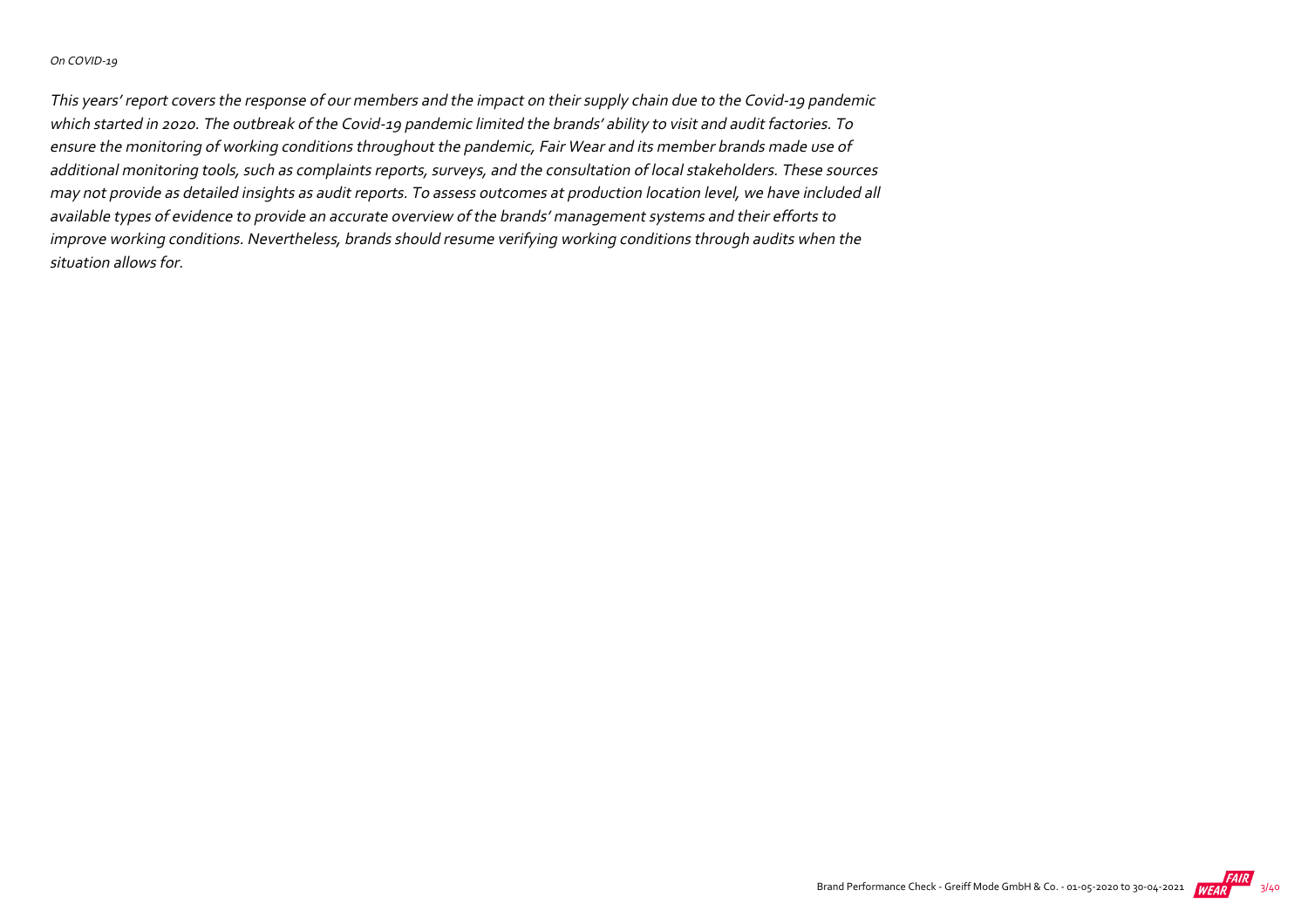#### Brand Performance Check Overview

#### Greiff Mode GmbH & Co.

#### Evaluation Period: 01-05-2020 to 30-04-2021

| <b>Member company information</b>                                                         |                                                                                               |
|-------------------------------------------------------------------------------------------|-----------------------------------------------------------------------------------------------|
| Headquarters:                                                                             | Bamberg, Germany                                                                              |
| Member since:                                                                             | 2015-03-15                                                                                    |
| Product types:                                                                            | Workwear                                                                                      |
| Production in countries where Fair Wear is active:                                        | China, North Macedonia, Romania, Viet Nam                                                     |
| Production in other countries:                                                            | Bosnia and Herzegovina, Germany, Morocco, Pakistan, Portugal, Republic of Moldova,<br>Ukraine |
| <b>Basic requirements</b>                                                                 |                                                                                               |
| Workplan and projected production location data for upcoming year have been<br>submitted? | Yes                                                                                           |
| Actual production location data for evaluation period was submitted?                      | Yes                                                                                           |
| Membership fee has been paid?                                                             | Yes                                                                                           |
| <b>Scoring overview</b>                                                                   |                                                                                               |
| % of own production under monitoring                                                      | 85%                                                                                           |
| Benchmarking score                                                                        | 65                                                                                            |
| Category                                                                                  | Good                                                                                          |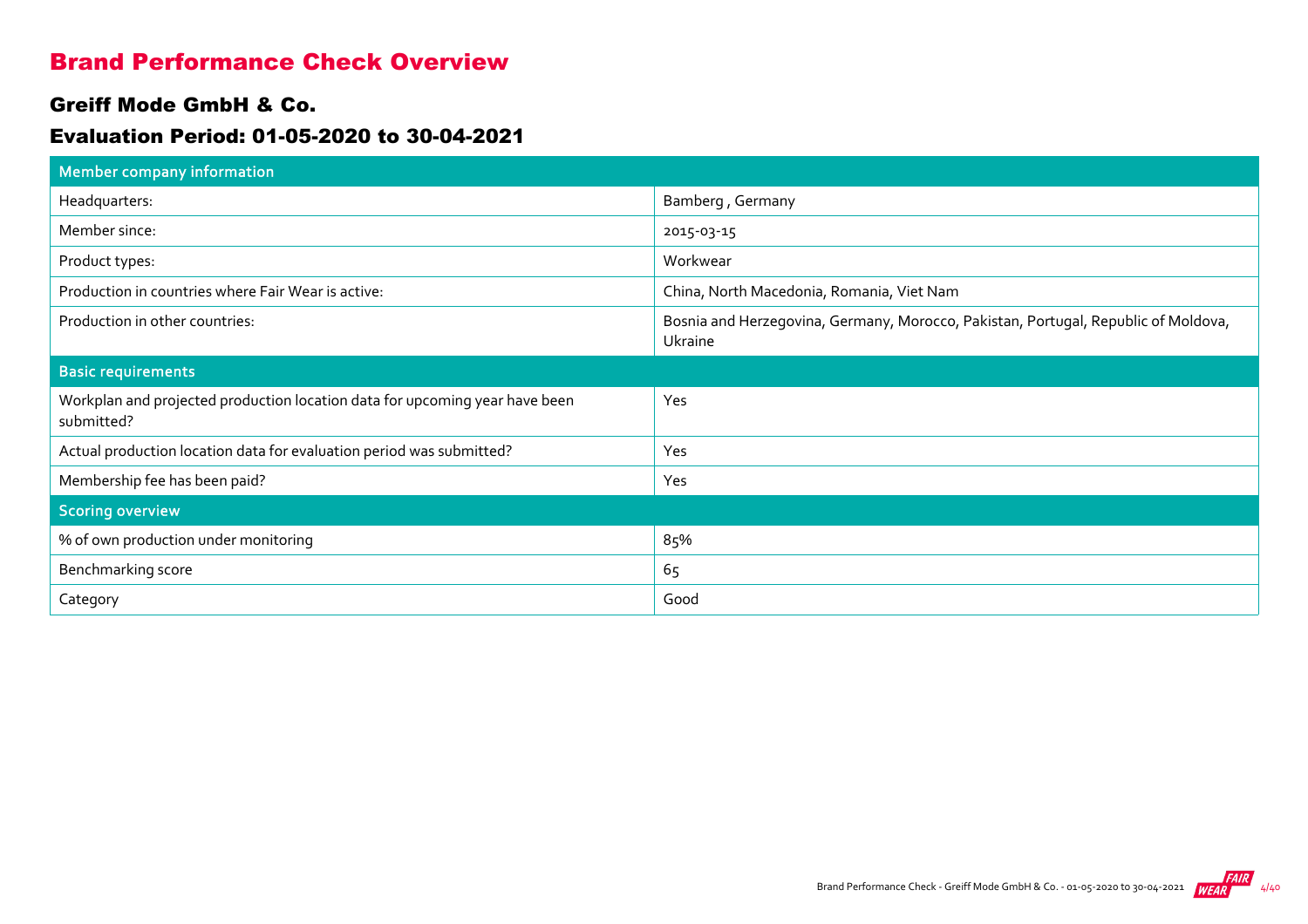#### Summary:

GREIFF has shown progress and met most of Fair Wears' performance requirements. With a benchmark score of 65 points, the brand is awarded the 'good' status. The brand has a monitoring percentage of 85%. Due to COVID‐19, this does not determine the category for the brand performance check this year.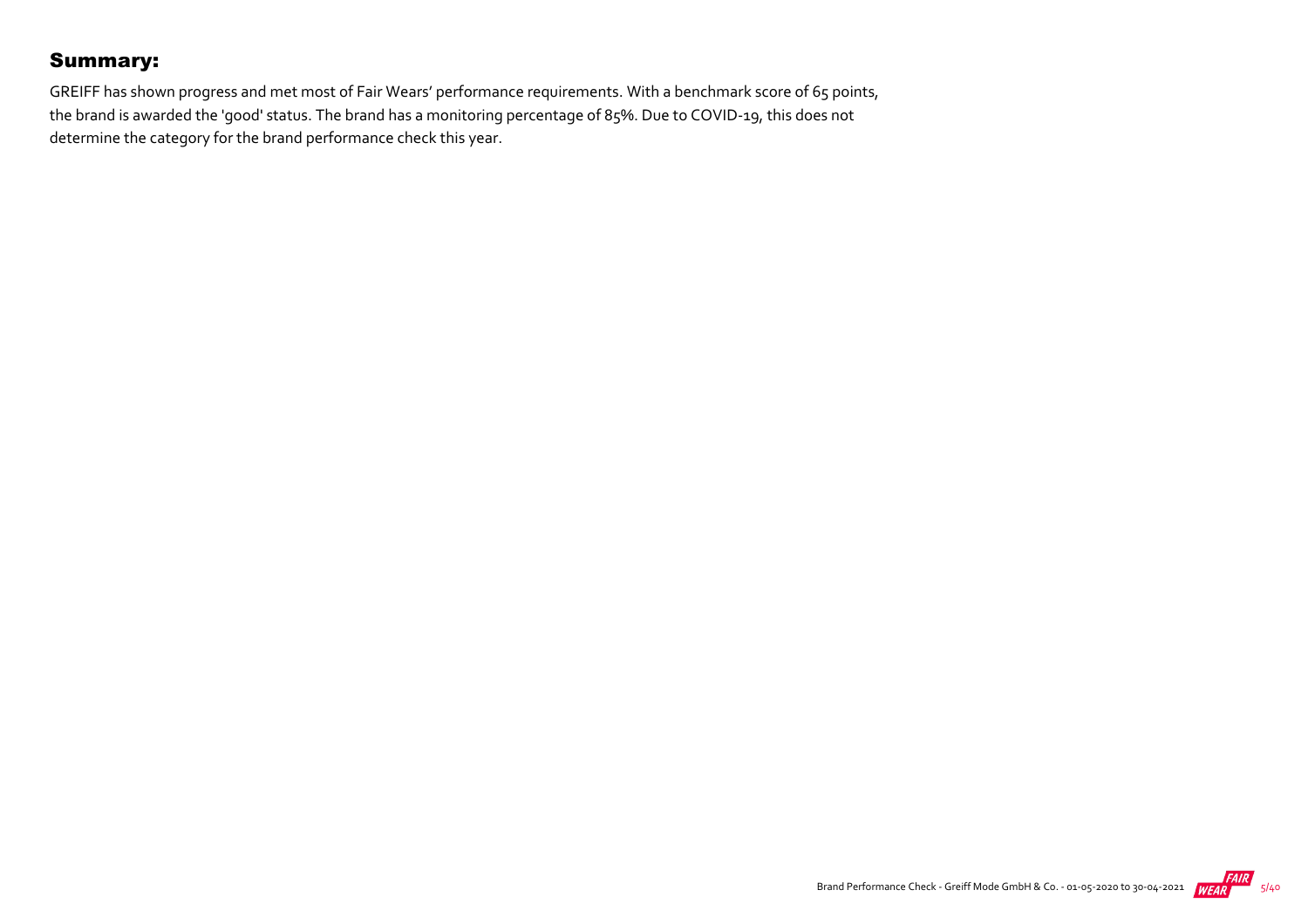#### Corona Addendum:

The corona pandemic has had a great impact on GREIFFs operations. Sales dropped significantly and staff including CSR have been working on short-time for a considerable period. As a result of that, the brand focused on keeping the business healthy and could make less progress on projects such as living wage.

From the start of the pandemic, the CSR manager at GREIFF consulted Fair Wear guidance and guidance created by other organisations such as the Textilbündnis. In addition, the brand was in regular contact with all suppliers to hear from them about the situation in the factories. The brand did not systematically document the risks related to COVID‐19 and its production countries but identified as main risks: unpredictability of the situation and suppliers having to cope with fewer orders from customers. The brand also conducted a supplier survey to ask what COVID‐19 measures were taken, the impact on the workforce, and if the suppliers were receiving government support.

The Technical manager was mainly in contact with suppliers and reported about the conversations to the CSR manager. From the conversations, the brand learned that many were coping with less orders from customers. GREIFF has not cancelled any of its planned orders but the new orders were reduced significantly. Two production locations in Romania and Moldova received the opportunity to start producing face-masks for the local government, in conversation with these suppliers the collaboration was therefore stopped. That way, the brand could place more orders at its other production locations. Through dialogue with one of its main suppliers, the brand learned that the reduced order flow in combination with strong currency fluctuations had a major negative impact on the factory. To support the factory, the brand made an additional payment to the factory of 10 % of the total order volume over the year.

Contrary to other years, GREIFF did not collect wage information this year. At the same time, there was an increased risk of workers getting paid below legal minimum wage caused by national lockdown periods or factory closures. In the supplier survey, the brand did ask whether the suppliers were able to pay for workers on sick leave and if they had to lay off workers.

Overall, GREIFFs integrated monitoring system and long‐standing relationships with its factories have shown its capability to deal with a crisis such as COVID‐19 in a responsible manner. The brand could have taken more steps such as proactive wage collection and Fair Wear recommends GREIFF to re‐start with projects such as living wage as soon as possible again.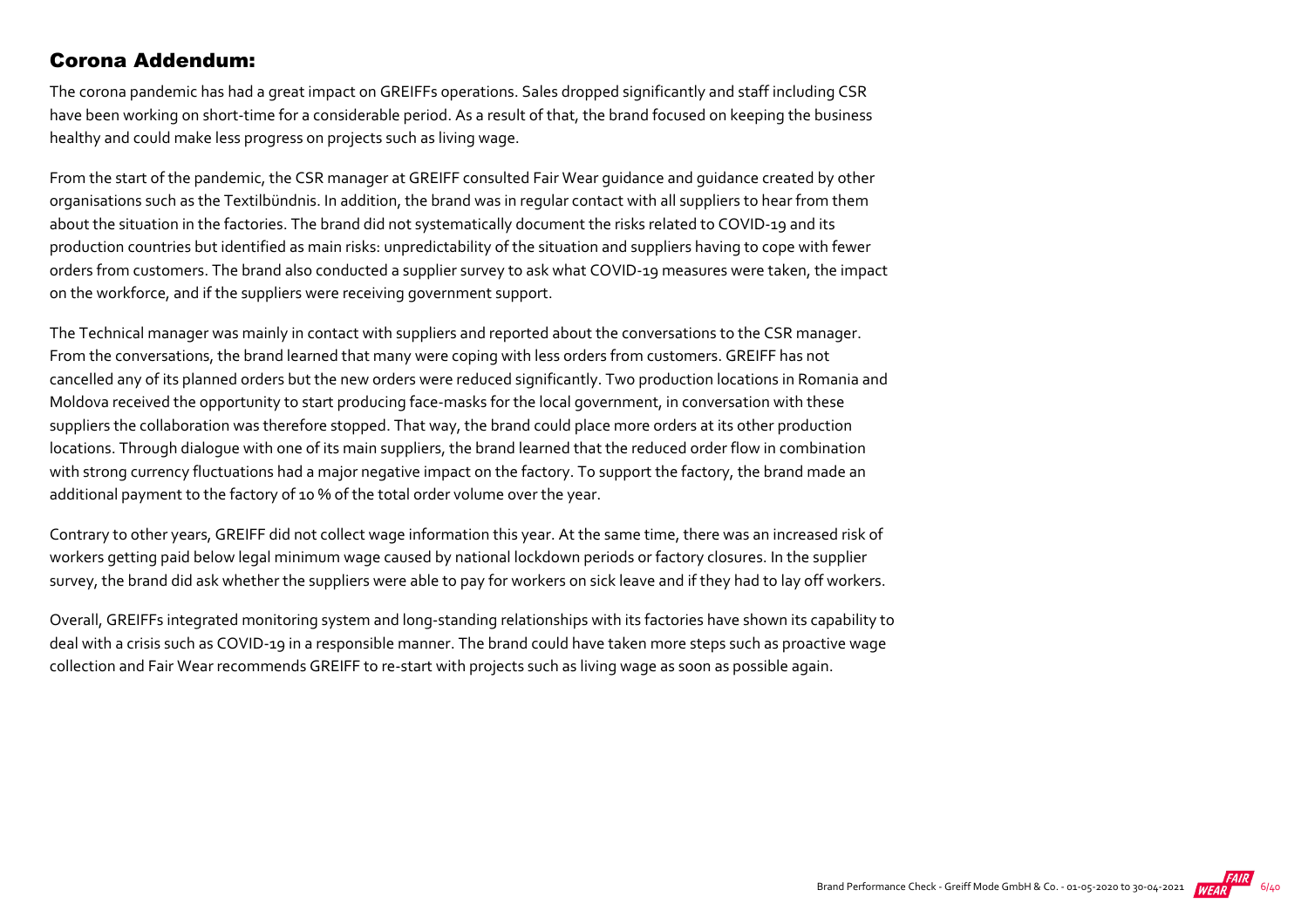#### Performance Category Overview

Leader: This category is for member companies who are doing exceptionally well, and are operating at an advanced level. Leaders show best practices in complex areas such as living wages and freedom of association.

Good: It is Fair Wear's belief that member companies who are making a serious effort to implement the Code of Labour Practices—the vast majority of Fair Wear member companies—are 'doing good' and deserve to be recognized as such. They are also doing more than the average clothing company, and have allowed their internal processes to be examined and publicly reported on by an independent NGO. The majority of member companies will receive a 'Good' rating.

Needs Improvement: Member companies are most likely to find themselves in this category when major unexpected problems have arisen, or if they are unable or unwilling to seriously work towards CoLP implementation. Member companies may be in this category for one year only after which they should either move up to Good, or will be moved to suspended.

Suspended: Member companies who either fail to meet one of the Basic Requirements, have had major internal changes which means membership must be put on hold for a maximum of one year, or have been in Needs Improvement for more than one year. Member companies may remain in this category for one year maximum, after which termination proceedings will come into force.

Categories are calculated based on a combination of benchmarking score and the percentage of own production under monitoring. The specific requirements for each category are outlined in the Brand Performance Check Guide.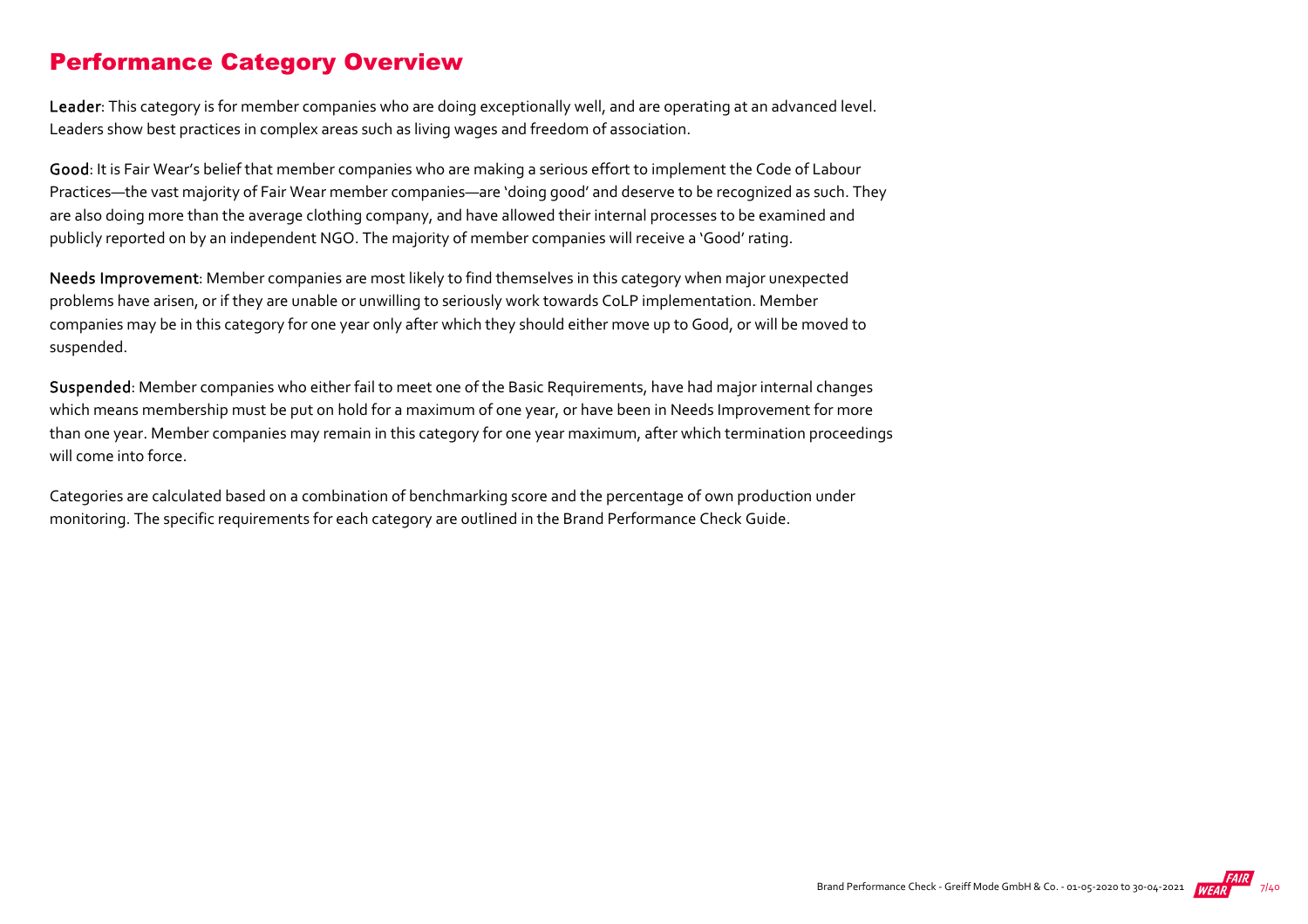#### 1. Purchasing Practices

| Performance indicators                                                                                                              | <b>Result</b> | <b>Relevance of Indicator</b>                                                                                                                                                 | <b>Documentation</b>                                   | Score Max | <b>Min</b> |
|-------------------------------------------------------------------------------------------------------------------------------------|---------------|-------------------------------------------------------------------------------------------------------------------------------------------------------------------------------|--------------------------------------------------------|-----------|------------|
| 1.1a Percentage of production volume from<br>production locations where member company buys<br>at least 10% of production capacity. | 96%           | Member companies with less than 10% of a<br>production location's production capacity generally<br>have limited influence on production location<br>managers to make changes. | Supplier information<br>provided by member<br>company. |           | $\circ$    |

Comment: GREIFF has a stable supply chain with three main suppliers in Bosnia, Ukraine and Morocco. GREIFF aims to work with small to medium suppliers where it can have significant leverage. At most of its suppliers, GREIFF has considerable leverage, giving them the opportunity to influence working conditions.

| Performance indicators                                                                                                        | <b>Result</b> | <b>Relevance of Indicator</b>                                                                                                                                                                                                                                                                                                                     | <b>Documentation</b>                                            | Score Max | <b>Min</b> |
|-------------------------------------------------------------------------------------------------------------------------------|---------------|---------------------------------------------------------------------------------------------------------------------------------------------------------------------------------------------------------------------------------------------------------------------------------------------------------------------------------------------------|-----------------------------------------------------------------|-----------|------------|
| 1.1b Percentage of production volume from<br>production locations where member company buys<br>less than 2% of its total FOB. | २%            | Fair Wear provides incentives to clothing brands to<br>consolidate their supplier base, especially at the tail<br>end, as much as possible, and rewards those<br>members who have a small tail end. Shortening the<br>tail end reduces social compliance risks and<br>enhances the impact of efficient use of capital and<br>remediation efforts. | Production location<br>information as provided<br>to Fair Wear. |           | $\circ$    |

Comment: In 2020, GREIFF bought 3 % of its production volume at production locations where it buys less than 2 % of its total FOB. GREIFF sources small quantities of specific products like ties and caps from these suppliers to offer its costumers a complete product range.

| Performance indicators                                                                                                                 | <b>Result</b> | <b>Relevance of Indicator</b>                                                                                                                                                  | <b>Documentation</b>                                   | Score Max | <b>Min</b> |
|----------------------------------------------------------------------------------------------------------------------------------------|---------------|--------------------------------------------------------------------------------------------------------------------------------------------------------------------------------|--------------------------------------------------------|-----------|------------|
| 1.2 Percentage of production volume from<br>production locations where a business relationship<br>has existed for at least five years. | 77%           | Stable business relationships support most aspects<br>of the Code of Labour Practices, and give production<br>locations a reason to invest in improving working<br>conditions. | Supplier information<br>provided by member<br>company. |           | 0          |

Comment: GREIFF values long term relationships with its suppliers, they are generally not frequently replaced. In its financial 2020/2021, GREIFF bought 77 % of its total production volume from locations where a business relationship has existed for at least five years.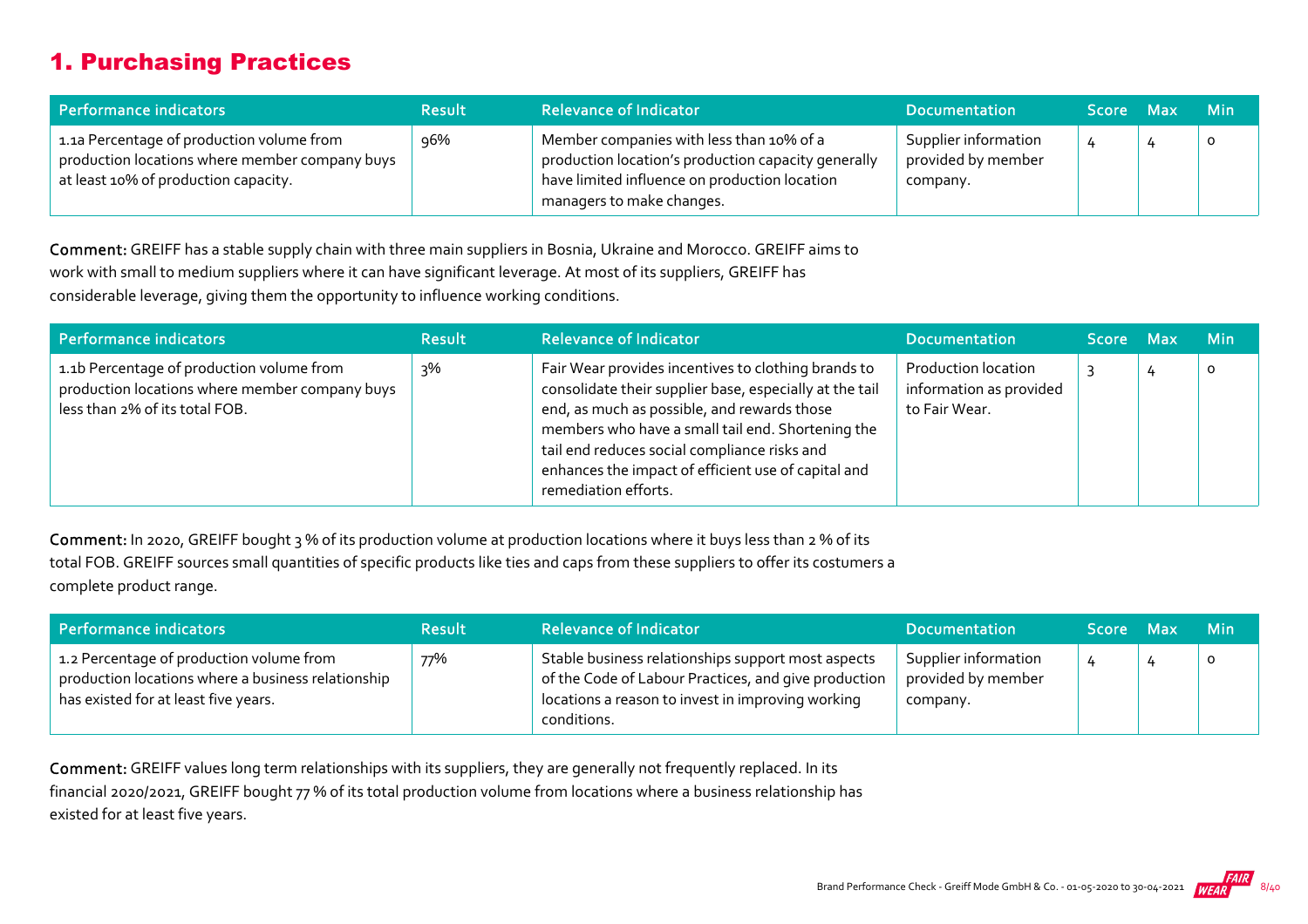| Performance indicators                                                                                                                                            | <b>Result</b>                                                              | <b>Relevance of Indicator</b>                                                                                                                        | <b>Documentation</b>      | I Score Max' |              | <b>Min</b> |
|-------------------------------------------------------------------------------------------------------------------------------------------------------------------|----------------------------------------------------------------------------|------------------------------------------------------------------------------------------------------------------------------------------------------|---------------------------|--------------|--------------|------------|
| 1.3 All (new) production locations are required to<br>sign and return the questionnaire with the Code of<br>Labour Practices before first bulk orders are placed. | 2nd years +<br>member and<br>no new<br>production<br>locations<br>selected | The CoLP is the foundation of all work between<br>production locations and brands, and the first step in<br>developing a commitment to improvements. | Signed CoLPs are on file. | N/A          | $\mathbf{2}$ | $\circ$    |

Comment: In its financial year 2020/2021, no new production locations were added to GREIFF's supply chain.

| Performance indicators                                                                                                | <b>Result</b> | <b>Relevance of Indicator</b>                                                                          | <b>Documentation</b>                                                                                | Score Max | <b>Min</b> |
|-----------------------------------------------------------------------------------------------------------------------|---------------|--------------------------------------------------------------------------------------------------------|-----------------------------------------------------------------------------------------------------|-----------|------------|
| 1.4 Member company conducts human rights due<br>diligence at all (new) production locations before<br>placing orders. | Advanced      | Due diligence helps to identify, prevent and mitigate<br>potential human rights problems at suppliers. | Documentation may<br>include pre-audits,<br>existing audits, other<br>types of risk<br>assessments. |           | $\circ$    |

Comment: In the past financial year, GREIFF did not add new suppliers to its supply chain. In general, when selecting new suppliers, GREIFF tries to stay in countries where they are already active and have done a risk analysis as part of their due diligence approach. Additional visits to all new suppliers are conducted before placing bulk orders and labour standards are discussed and special attention is given to assure at least legal minimum wages (LMW) are paid to all workers. Any existing audit report is requested and the quality is verified. Experience is that the quality of the report differs a lot and that most of them do not contain enough information to thoroughly be able to follow up on findings. GREIFF conducts a Health and Safety Check with the Fair Wear Health and Safety checklist. GREIFF also checks the factory wage level at new suppliers to ensure that at least legal minimum wage is paid. The collective outcome of these checks provides GREIFF with enough information to make sourcing decisions.

As part of its membership in the Alliance for Sustainable Textiles (Textilbündnis, Germany) GREIFF does a risk analysis for all countries where it sourcs from. Being a member of the Textilbündnis, GREIFF also has access to a new online tool called T‐ Rexs where all risks of all production countries are well defined and always kept updated. T‐Rexs is used as an extra source of information.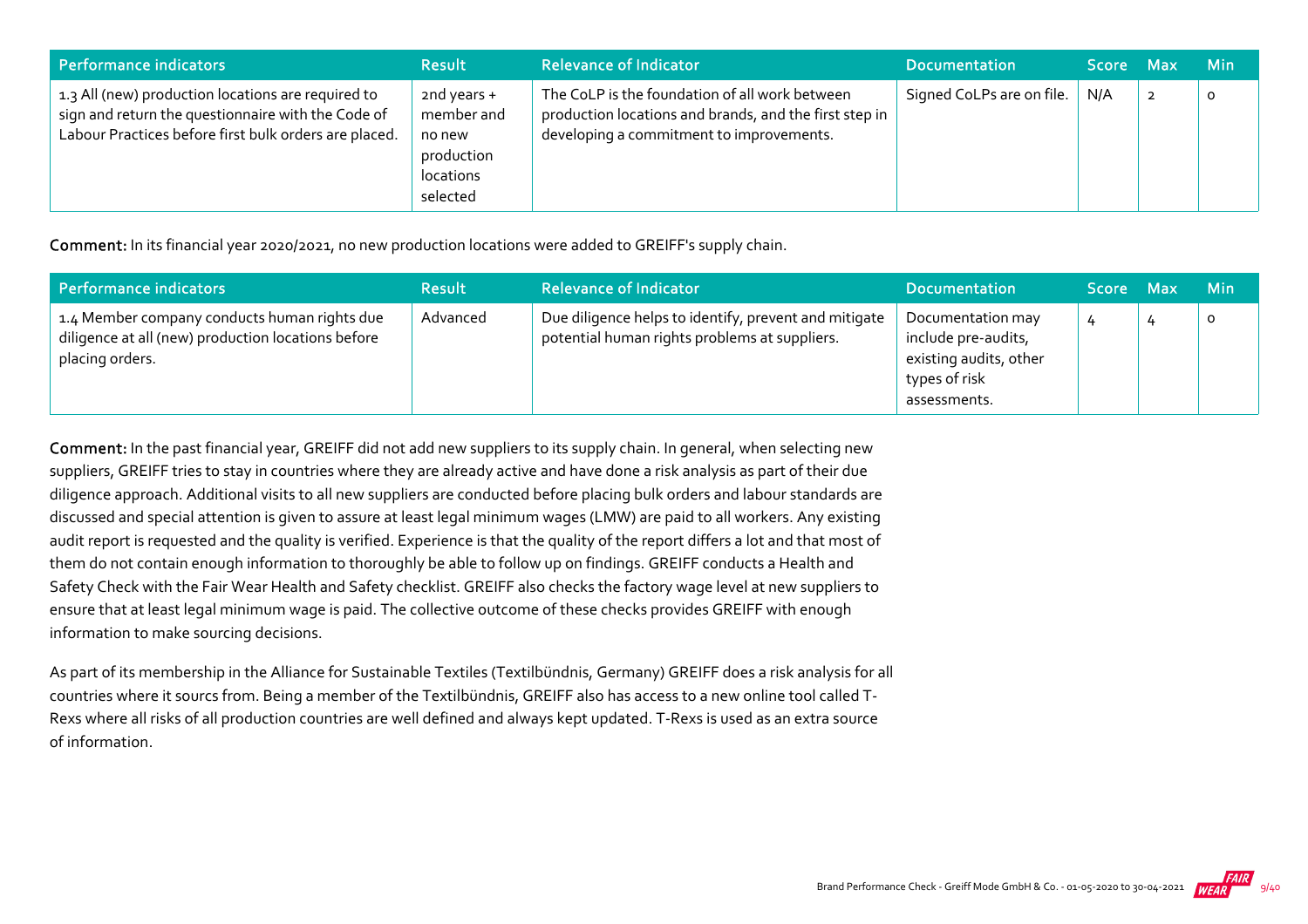From the start of the pandemic, the CSR manager at GREIFF consulted Fair Wear guidance and guidance created by other organisations such as the Textilbündnis. In addition, the brand was in regular contact with all suppliers to hear from them about the situation in the factories. The agents have been an important source of information for the brand as well. GREIFF did not systematically document the risks related to COVID‐19 and its production countries but identified as main risks: unpredictability of the situation and suppliers having to cope with fewer orders from customers. The brand also conducted a supplier survey to ask what COVID‐19 measures were taken, the impact on the workforce, and if the suppliers were receiving government support.

The brand had planned several audits to take place in the financial year 2020/2021, until recently it has been able to conduct one audit. The brand did not resort to additional monitoring tools.

Recommendation: Fair Wear recommends resuming auditing as soon as the situation allows. In case audits are not possible, members could use alternative monitoring options such as virtual factory tours. Fair Wear recommends GREIFF to audit suppliers that were severely affected by the Covid‐19 pandemic.

The COVID‐19 risk assessment should include country specific information regarding the lockdown and supplier specific information regarding its financial impact. It should link the changes in the member's purchasing practices to its impact on suppliers. This risk assessment should serve as the basis for dialogue between the member and supplier.

| Performance indicators                                                                                      | <b>Result</b>                                | <b>Relevance of Indicator</b>                                                                                                          | <b>Documentation</b>                                                                        | Score Max | <b>Min</b> |
|-------------------------------------------------------------------------------------------------------------|----------------------------------------------|----------------------------------------------------------------------------------------------------------------------------------------|---------------------------------------------------------------------------------------------|-----------|------------|
| 1.5 Production location compliance with Code of<br>Labour Practices is evaluated in a systematic<br>manner. | Yes, and leads<br>to production<br>decisions | A systemic approach is required to integrate social<br>compliance into normal business processes, and<br>supports good decisionmaking. | Documentation of<br>systemic approach:<br>rating systems,<br>checklists, databases,<br>etc. | ∠         | 0          |

Comment: GREIFF has an integrated evaluation system for each production location to collect information and to ensure smooth communication. This evaluation includes supplier prices, quality of the product, timelines of delivery, and the supplier service.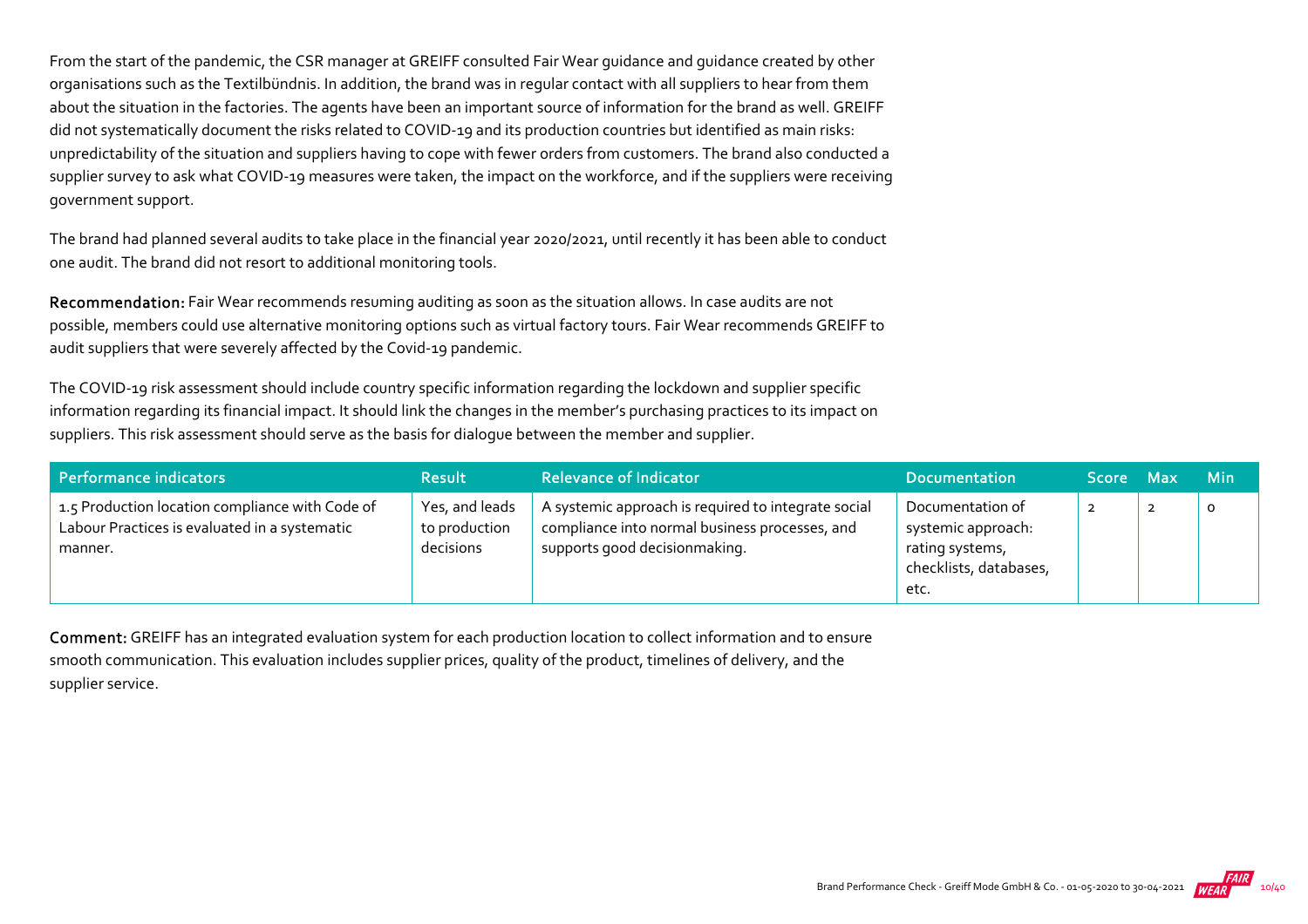GREIFF organizes supplier evaluations several times per year with relevant staff to discuss current issues at production locations and evaluate supplier progress with regard to CAP follow up. Evaluation of service is based on ease of working relations, trust, openness and responsiveness. Quality is checked in‐house and suppliers are also evaluated on performance, which includes deliveries and delays. Additionally, GREIFF evaluates compliance with the Code of Labour Practices, checking whether the questionnaires are filled in, the Worker Information Sheets posted. GREIFF visits the factories and discusses labour standards. GREIFF collects audits in a systematic way and discusses and monitors CAP follow up.

GREIFF was greatly impacted by the corona pandemic and brand staff was in short time work for a considerable period including CSR staff. To monitor the situation at suppliers, the Technical manager was in regular dialogue with them and reported about the conversations to the CSR manager. From the talks with suppliers, the brand learned that many were coping with less orders from customers. GREIFF has not cancelled any of its planned orders but the order volume of new orders was reduced significantly.

Two production locations in Romania and Moldova received the opportunity to start producing face‐masks for the local government, in conversation with the suppliers the collaboration with these locations was therefore stopped. That way, the brand could place more orders at its other production locations and limit the impact of the order reduction.

| Performance indicators                                                                    | <b>Result</b>                                 | <b>Relevance of Indicator</b>                                                                                                               | <b>Documentation</b>                            | Score Max | <b>Min</b> |
|-------------------------------------------------------------------------------------------|-----------------------------------------------|---------------------------------------------------------------------------------------------------------------------------------------------|-------------------------------------------------|-----------|------------|
| 1.6 The member company's production planning<br>systems support reasonable working hours. | Strong,<br>integrated<br>systems in<br>place. | Member company production planning systems can<br>have a significant impact on the levels of excessive<br>overtime at production locations. | Documentation of<br>robust planning<br>systems. | 4         |            |

Comment: GREIFF has two types of products: Never Out of Stock‐items (NOS, 80%) and specific products that are being ordered by customers (20%). The catalogues of the NOS‐ items have a validity of two years and therefore, it does not have a high or low season. GREIFF provides its suppliers with a 12-months forecast of its production planning for the NOS products (always in December for the coming year). This planning is based on input from the production locations about their available hours per month per location per production stage. The actual order placement can differ by about 20 per cent. Last‐minute changes are rare.

The lead time for suppliers from Europe and Africa is 10 weeks. GREIFF buys the fabric and sends it to the factories. For Pakistan and Vietnam lead time is between 16 to 26 weeks, these production locations supply ready‐made garments.

GREIFF has a large stock and is capable of responding to clients' demands. This enables GREIFF to accept some degree of a delay from the suppliers that supply the NOS-items. For these items, the production status is reconfirmed on a daily basis. Delays of fabric are monitored and handled by GREIFF. It does not influence the lead time for its suppliers.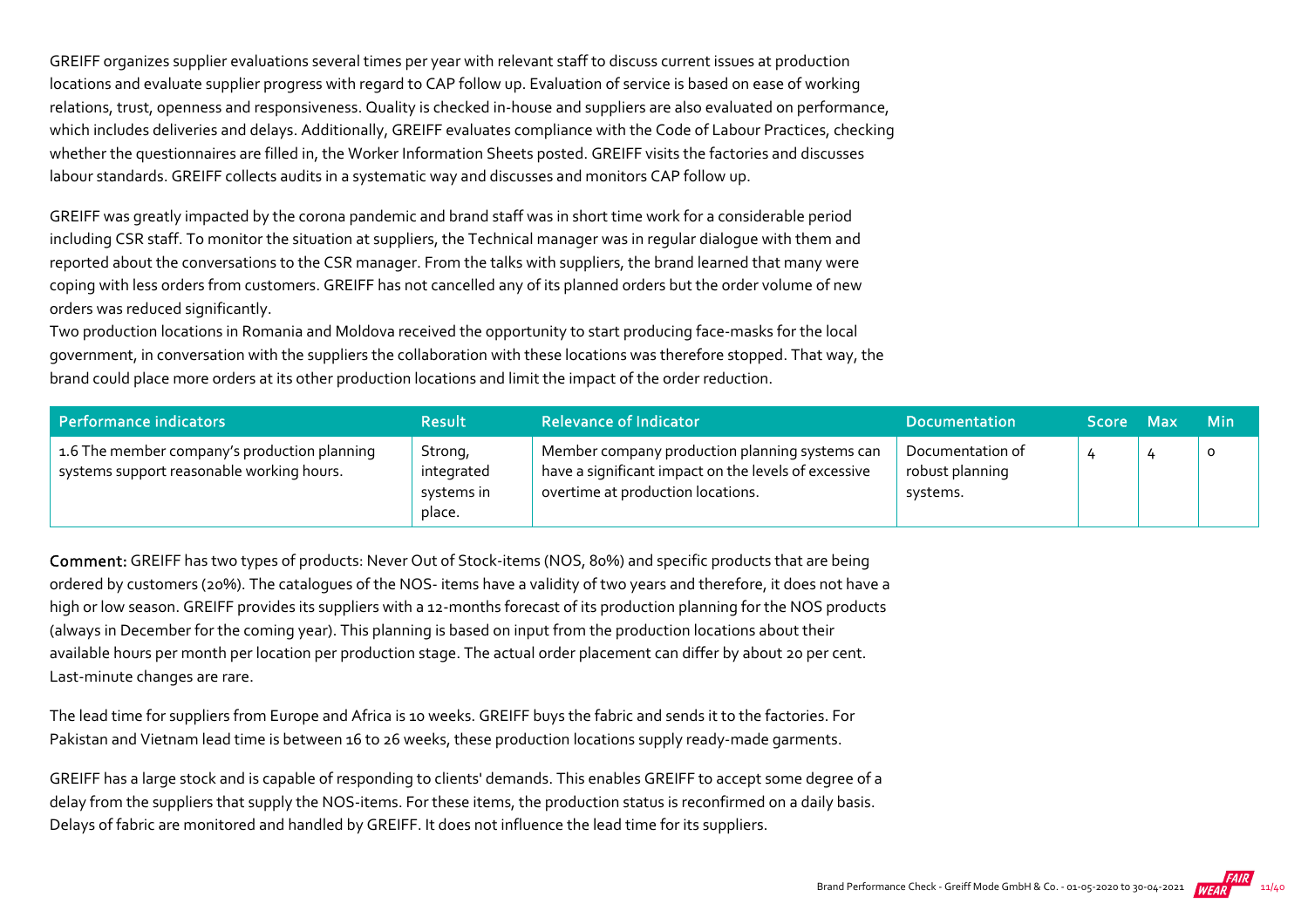GREIFF calculates the standard minutes per style and has started to relate it to the production capacity of several of its most important suppliers. GREIFF struggles with worker retention, especially in Eastern Europe where factories have a hard time retaining workers and keeping a stable production force so that the production process is not affected.

Apart from the order volume reduction, the planning was not greatly impacted by COVID‐19. The brand had enough stock in its warehouse to cope with delays in deliveries, it accepted all late deliveries without penalising suppliers.

| <b>Performance indicators</b>                                                      | <b>Result</b>           | <b>Relevance of Indicator</b>                                                                                                                                                                               | <b>Documentation</b>                                                                                                                                                                                                     | Score Max |   | <b>Min</b> |
|------------------------------------------------------------------------------------|-------------------------|-------------------------------------------------------------------------------------------------------------------------------------------------------------------------------------------------------------|--------------------------------------------------------------------------------------------------------------------------------------------------------------------------------------------------------------------------|-----------|---|------------|
| 1.7 Degree to which member company mitigates<br>root causes of excessive overtime. | Intermediate<br>efforts | Some production delays are outside of the control of<br>member companies; however there are a number of<br>steps that can be taken to address production delays<br>without resorting to excessive overtime. | Evidence of how<br>member responds to<br>excessive overtime and<br>strategies that help<br>reduce the risk of<br>excessive overtime, such<br>as: root cause analysis,<br>reports, correspondence<br>with factories, etc. |           | 6 | $\circ$    |

Comment: GREIFF has a general insight in which production countries overtime is an issue. In the financial year 2020/2021 there were no new audits conducted and the brand did not make use of alternative monitoring tools to verify whether excessive overtime was made in the production locations, also not for its sourcing countries where excessive overtime is a more common issue.

In general, GREIFF accepts delays in delivery because it has some flexibility in its planning. Due to its high stock levels, GREIFF is able to delay some of its recurring NOS orders which usually can be moved to less busy months. Moreover, GREIFF prioritizes customer orders over its NOS orders. In case of urgency, part delivery via airfreight at company expenses is possible.

After the first lock down period the brand discussed the topic of overtime and pressure on production during its calls with suppliers. Suppliers indicated they were not making over-time hours, rather, there was a risk of not having enough orders to fill up the production capacity. GREIFF has tried to minimise the impact of its order reduction on main suppliers by stopping to place orders at other suppliers that had the opportunity to start producing COVID-19 material for the government.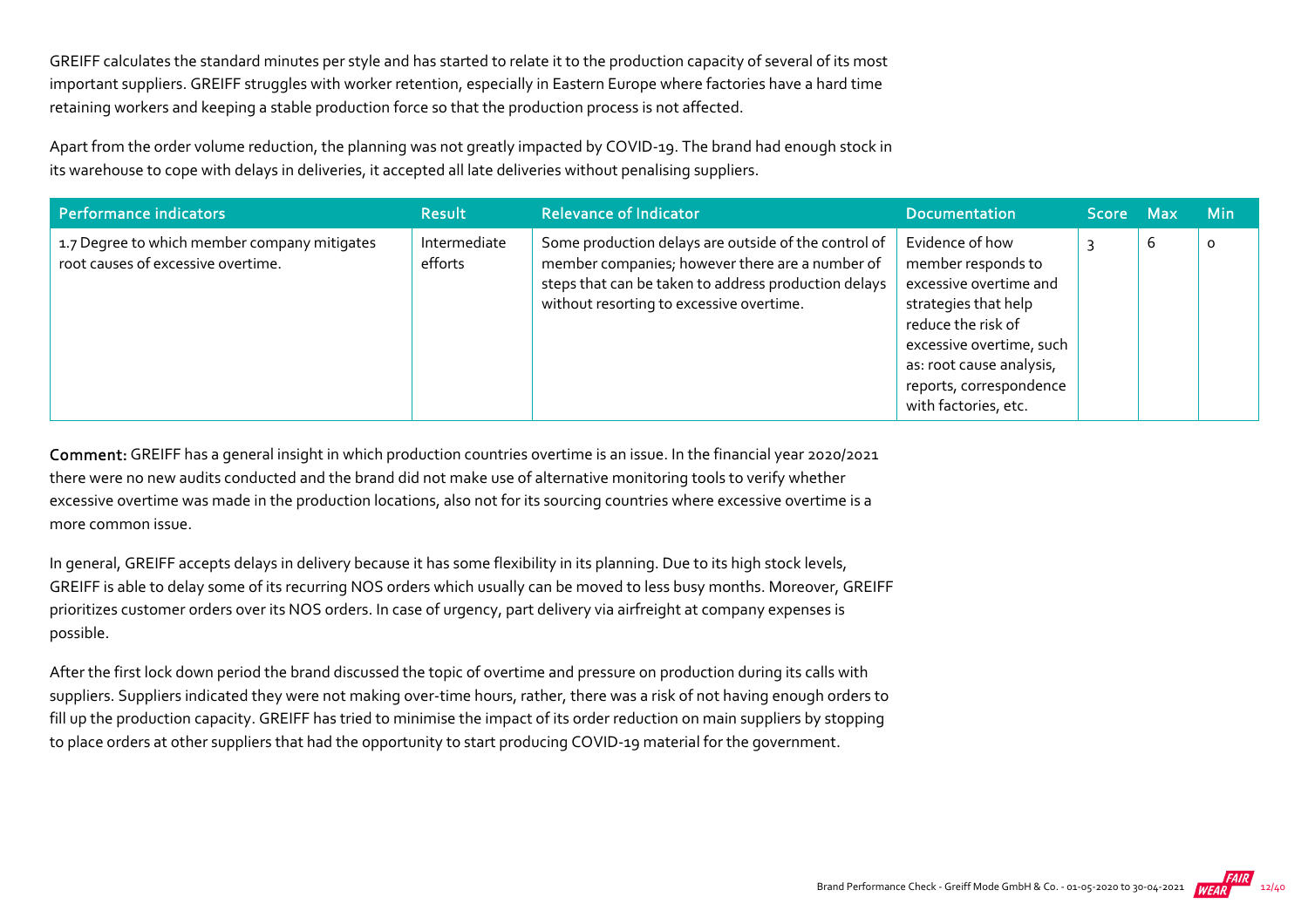Recommendation: In cases where audits were not possible, the member could make use of additional monitoring tools, such as worker surveys, to monitor working hours at its suppliers. GREIFF is recommend to make use of additional monitoring tools or audits to collect information about overtime, especially for its production locations in Viet Nam and China.

| Performance indicators                                                                                               | <b>Result</b> | <b>Relevance of Indicator</b>                                                                                                                                                                                   | <b>Documentation</b>                                                                                                        | Score Max |                | – Min |
|----------------------------------------------------------------------------------------------------------------------|---------------|-----------------------------------------------------------------------------------------------------------------------------------------------------------------------------------------------------------------|-----------------------------------------------------------------------------------------------------------------------------|-----------|----------------|-------|
| 1.8 Member company can demonstrate the link<br>between its buying prices and wage levels in<br>production locations. | Intermediate  | Understanding the labour component of buying<br>prices is an essential first step for member<br>companies towards ensuring the payment of<br>minimum wages - and towards the implementation<br>of living wages. | Interviews with<br>production staff,<br>documents related to<br>member's pricing policy<br>and system, buying<br>contracts. |           | $\overline{4}$ | C     |

Comment: In previous years, GREIFF conducted wage checks at all suppliers: the lowest, average, and highest wages paid to workers are collected. Wage ladders and country studies are used as background information. GREIFF negotiates recurring basic model prices after legal minimum wages have been met. In case needed, cost reduction is achieved through the quality of the fabric used or in the layout and cutting of the product. Due to the negative impact of COVID‐19 on GREIFF's operations and the considerable time that staff has worked in short‐time. The brand has not collected wage data in 2020/2021.

As a standard practice, to know the minutes needed to produce a single item, GREIFF uses the requirements of the "German Fashion union" which sets standard production minutes for different production steps. Knowing the minutes per production step allows GREIFF to know the production minute per style. The Technical manager is well aware of the standard production minutes needed and he is the responsible person for doing the price negotiations.

GREIFF calculates the price break down per style and is aware of the percentage of the labour cost in general. Aside from knowing the production minutes per style, GREIFF cannot demonstrate a clear understanding of the labour cost components of its buying prices. Labour costs are not fixed.

For the suppliers in Bosnia, Ukraine, Romania and Morocco GREIFF showed that there was an increased labour price. In general, GREIFF is aware of when and how much increase in salary the suppliers are paying their workers. The increased wages are consistently checked through external audits conducted by Sumations.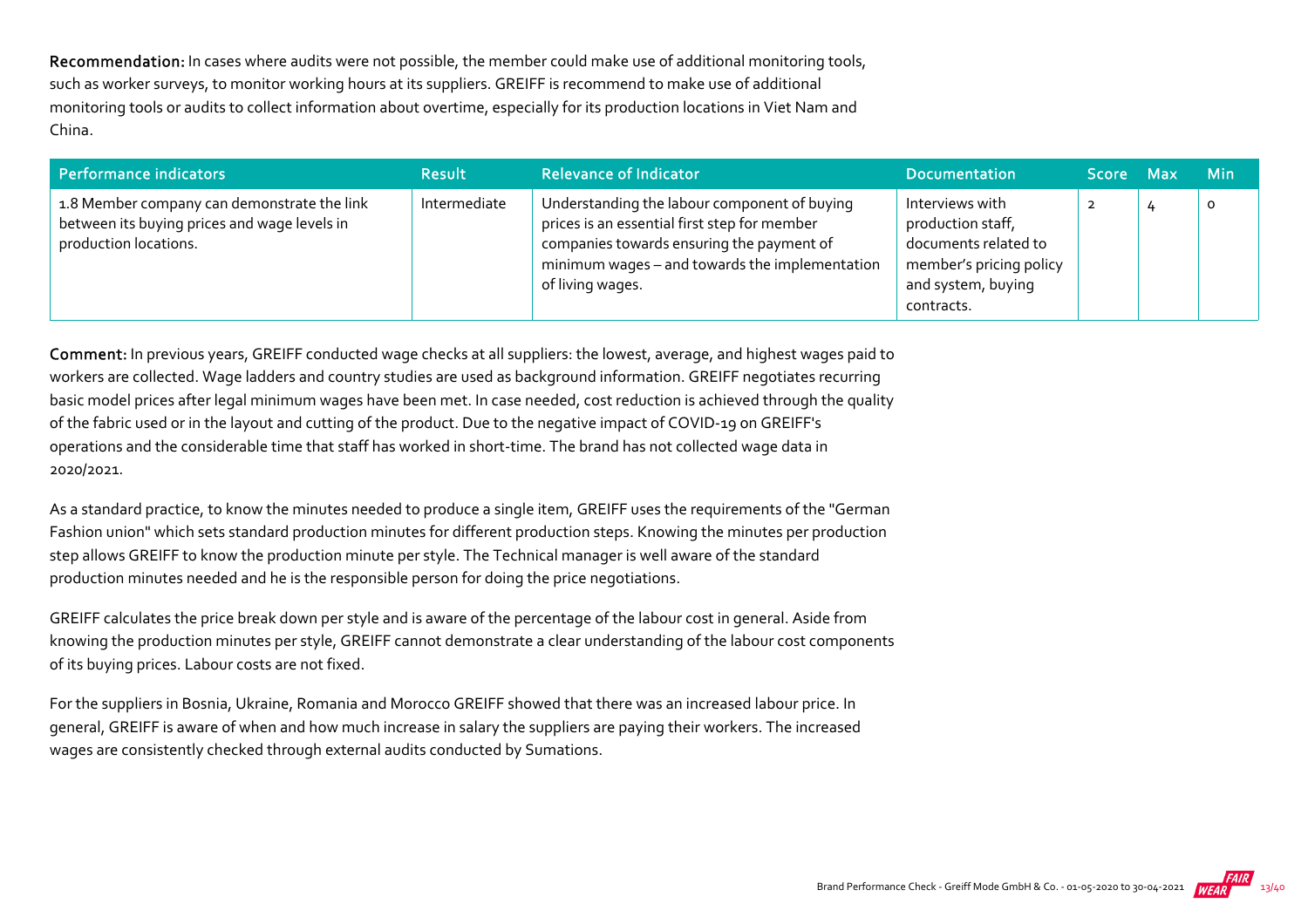Through dialogue with one of its main suppliers, the brand learned that the reduced order flow in combination with strong currency fluctuations had a major negative impact on the factory. To support the factory, the brand decided to make an additional payment to the factory of 10 % of the total order volume over the year.

Requirement: GREIFF needs to ring fence how much of their pricing contributes to payment of wages.

| Performance indicators b                                                                                                                                               | <b>Result</b> | <b>Relevance of Indicator</b>                                                                                                                                                                                                                                                       | <b>Documentation</b>                                                                                                                                                                                                      | 'Score Maxi |         | <b>Min</b> |
|------------------------------------------------------------------------------------------------------------------------------------------------------------------------|---------------|-------------------------------------------------------------------------------------------------------------------------------------------------------------------------------------------------------------------------------------------------------------------------------------|---------------------------------------------------------------------------------------------------------------------------------------------------------------------------------------------------------------------------|-------------|---------|------------|
| 1.9 Member company actively responds if<br>production locations fail to pay legal minimum<br>wages and/or fail to provide wage data to verify<br>minimum wage is paid. | <b>No</b>     | If a supplier fails to pay minimum wage or minimum<br>wage payments cannot be verified, Fair Wear<br>member companies are expected to hold<br>management of the supplier accountable for<br>respecting local labour law. Payment below<br>minimum wage must be remediated urgently. | Complaint reports,<br>CAPs, additional emails,<br>Fair Wear Audit Reports<br>or additional monitoring<br>visits by a Fair Wear<br>auditor, or other<br>documents that show<br>minimum wage issue is<br>reported/resolved. | $-2$        | $\circ$ | $-2$       |

Comment: In other years, GREIFF conducted wage checks for all suppliers to ensure that all workers are paid at least legal minimum wage. Due to COVID‐19, the brand did not collect wage information this year. At the same time, there was an increased risk of workers getting paid below legal minimum wage during lockdown periods or factory closures. The brand did conduct a supplier survey in which it asked whether the suppliers were able to pay for workers on sick leave and if they had to lay off workers. Supplier indicated they had no problems in regards to that but some of the suppliers indicate that the order volume had decreased significantly.

Requirement: Please note that following Fair Wear's policy for repeated non-compliance in Fair Wear's Brand Performance Checks, members that receive an insufficient or ‐2 score on this indicator for the second year in a row, will be placed in the 'Needs Improvement' category.

During COVID‐19 the member is expected to thoroughly check with its suppliers whether they foresee any issues with payment of wages.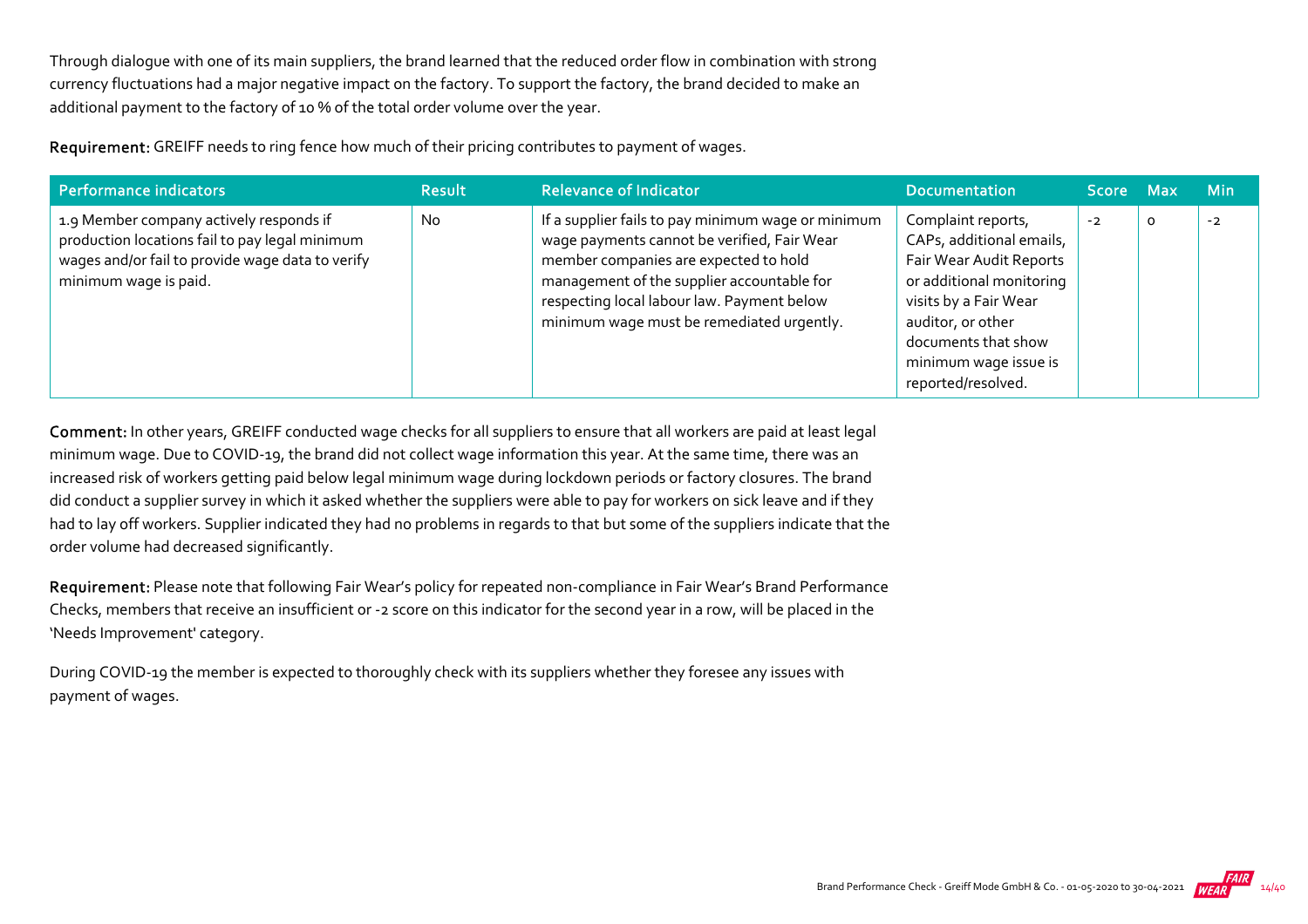| Performance indicators                                            | <b>Result</b> | <b>Relevance of Indicator</b>                                                                                                                                                                                                                 | <b>Documentation</b>                                                                                                    | Score Max | <b>Min</b> |
|-------------------------------------------------------------------|---------------|-----------------------------------------------------------------------------------------------------------------------------------------------------------------------------------------------------------------------------------------------|-------------------------------------------------------------------------------------------------------------------------|-----------|------------|
| 1.10 Evidence of late payments to suppliers by<br>member company. | <b>No</b>     | Late payments to suppliers can have a negative<br>impact on production locations and their ability to<br>pay workers on time. Most garment workers have<br>minimal savings, and even a brief delay in payments<br>can cause serious problems. | Based on a complaint or<br>audit report; review of<br>production location and<br>member company<br>financial documents. |           | $-1$       |

Comment: There is no evidence of late payments to suppliers by GREIFF and the brand did not change its payment terms during COVID‐19.

| Performance indicators                                                                                                                             | <b>Result</b> | <b>Relevance of Indicator</b>                                                                                                                                                               | <b>Documentation</b>                                                                                                                                                       | <b>Score Max</b> ' |   | <b>Min</b> |
|----------------------------------------------------------------------------------------------------------------------------------------------------|---------------|---------------------------------------------------------------------------------------------------------------------------------------------------------------------------------------------|----------------------------------------------------------------------------------------------------------------------------------------------------------------------------|--------------------|---|------------|
| 1.11 Degree to which member company assesses<br>and responds to root causes for wages that are<br>lower than living wages in production locations. | Insufficient  | Assessing the root causes for wages lower than living<br>wages will determine what strategies/interventions<br>are needed for increasing wages, which will result in<br>a systemic approach | Evidence of how<br>payment below living<br>wage was addressed,<br>such as: Internal policy<br>and strategy<br>documents, reports,<br>correspondence with<br>factories, etc | $\circ$            | b | $\circ$    |

Comment: GREIFF annually gathers wage reports from suppliers, which are cross-checked with the wage ladder tool and in the audit reports. Additionally, GREIFF uses Fair Wear's country studies as well as information from the Clean Clothes Campaign to get the wage estimates; country profiles that include wages estimates with the wage on average, and lowest wages of workers.

In 2020/2021 GREIFF did not collect wage reports of its suppliers due to the impact of COVID-19 nor did the brand discuss the topic of wages with factory management.

Requirement: GREIFF must assess the root causes of wages that are lower than living wages, taking into account its leverage and effect of its own pricing policy. GREIFF is expected to take an active role in discussing living wages with its suppliers. The Fair Wear wage ladder can be used as a tool to implement living wages, to document, monitor, negotiate and evaluate the improvements at its suppliers.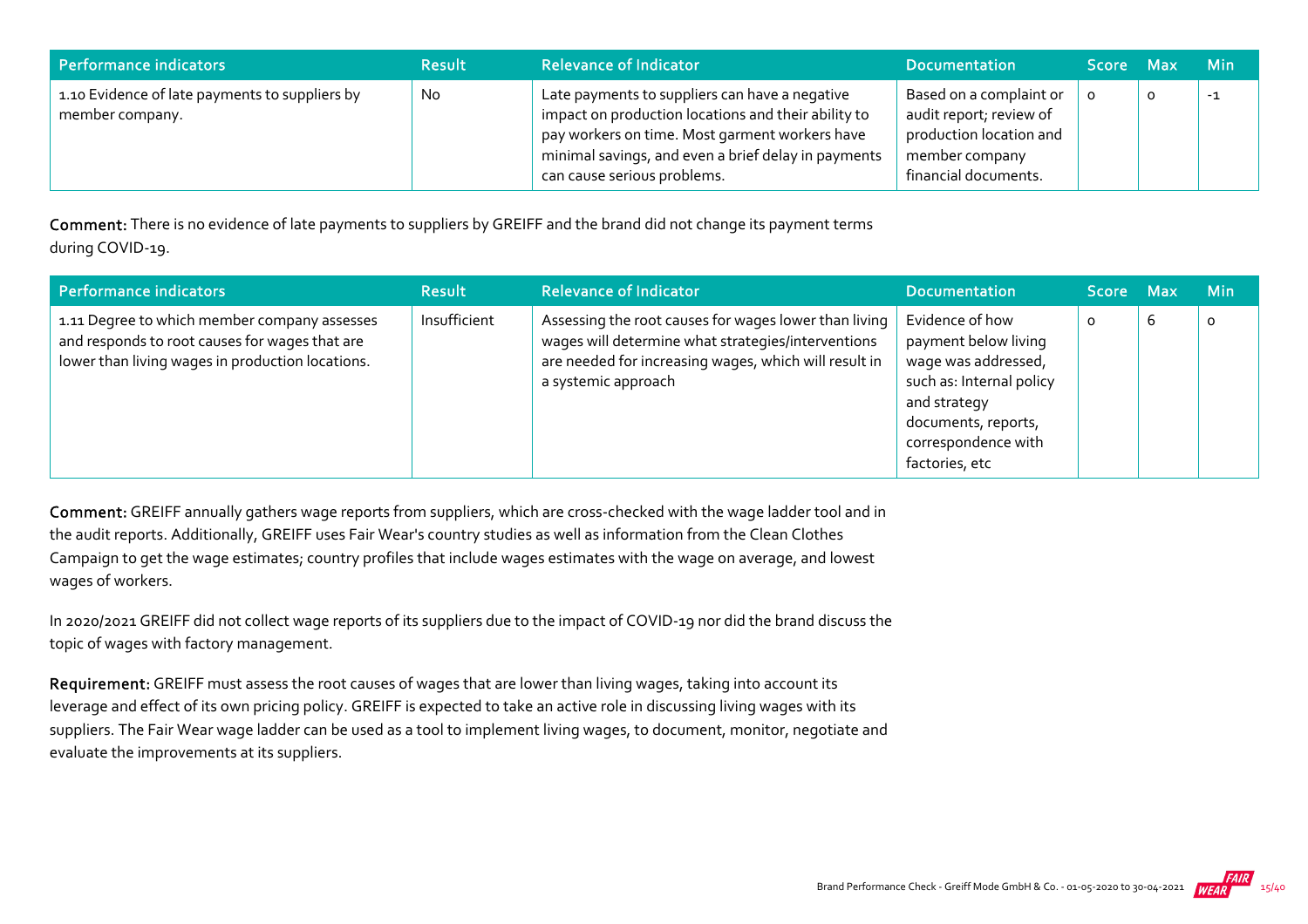| Performance indicators                                                                                   | <b>Result</b> | <b>Relevance of Indicator</b>                                                                                                                                                                                                                                        | <b>Documentation</b>                                   | Score Max | <b>Min</b> |
|----------------------------------------------------------------------------------------------------------|---------------|----------------------------------------------------------------------------------------------------------------------------------------------------------------------------------------------------------------------------------------------------------------------|--------------------------------------------------------|-----------|------------|
| 1.12 Percentage of production volume from<br>factories owned by the member company (bonus<br>indicator). | None          | Owning a supplier increases the accountability and<br>reduces the risk of unexpected CoLP violations.<br>Given these advantages, this is a bonus indicator.<br>Extra points are possible, but the indicator will not<br>negatively affect an member company's score. | Supplier information<br>provided by member<br>company. | N/A       |            |

| <b>Performance indicators</b>                                  | <b>Result</b> | <b>Relevance of Indicator</b>                                                                                                                                                                | <b>Documentation</b>                                                                                                                                                        | Score Maxi     |   | <b>Min</b> |
|----------------------------------------------------------------|---------------|----------------------------------------------------------------------------------------------------------------------------------------------------------------------------------------------|-----------------------------------------------------------------------------------------------------------------------------------------------------------------------------|----------------|---|------------|
| 1.13 Member company determines and finances<br>wage increases. | Intermediate  | Assessing the root causes for wages lower than living<br>wages will determine what strategies/interventions<br>are needed for increasing wages, which will result in<br>a systemic approach. | Evidence of how<br>payment below living<br>wage was addressed,<br>such as: internal policy<br>and strategy<br>documents, reports,<br>correspondence with<br>factories, etc. | $\overline{2}$ | 6 | O          |

Comment: GREIFF has had internal discussions on the topic of living wages and is planning to participate in a living wage project of the Textilbündnis. However, the main focus for the company in 2020/2021 was on staying in business and keeping losses due to the pandemic to a minimum. As such, no further efforts were made to develop a strategy to finance wage increases.

Requirement: GREIFF should analyse what is needed to increase wages and develop a strategy to finance the costs of wage increases.

| <b>Performance indicators</b>                                                                       | <b>Result</b> | <b>Relevance of Indicator</b>                                                                                        | <b>Documentation</b>                                                                                                                                                             | Score Max |   | <b>Min</b> |
|-----------------------------------------------------------------------------------------------------|---------------|----------------------------------------------------------------------------------------------------------------------|----------------------------------------------------------------------------------------------------------------------------------------------------------------------------------|-----------|---|------------|
| 1.14 Percentage of production volume where the<br>member company pays its share of the target wage. | о%            | Fair Wear member companies are challenged to<br>adopt approaches that absorb the extra costs of<br>increasing wages. | Member company's own<br>documentation,<br>evidence of target wage<br>implementation, such as<br>wage reports, factory<br>documentation,<br>communication with<br>factories, etc. |           | b | $\circ$    |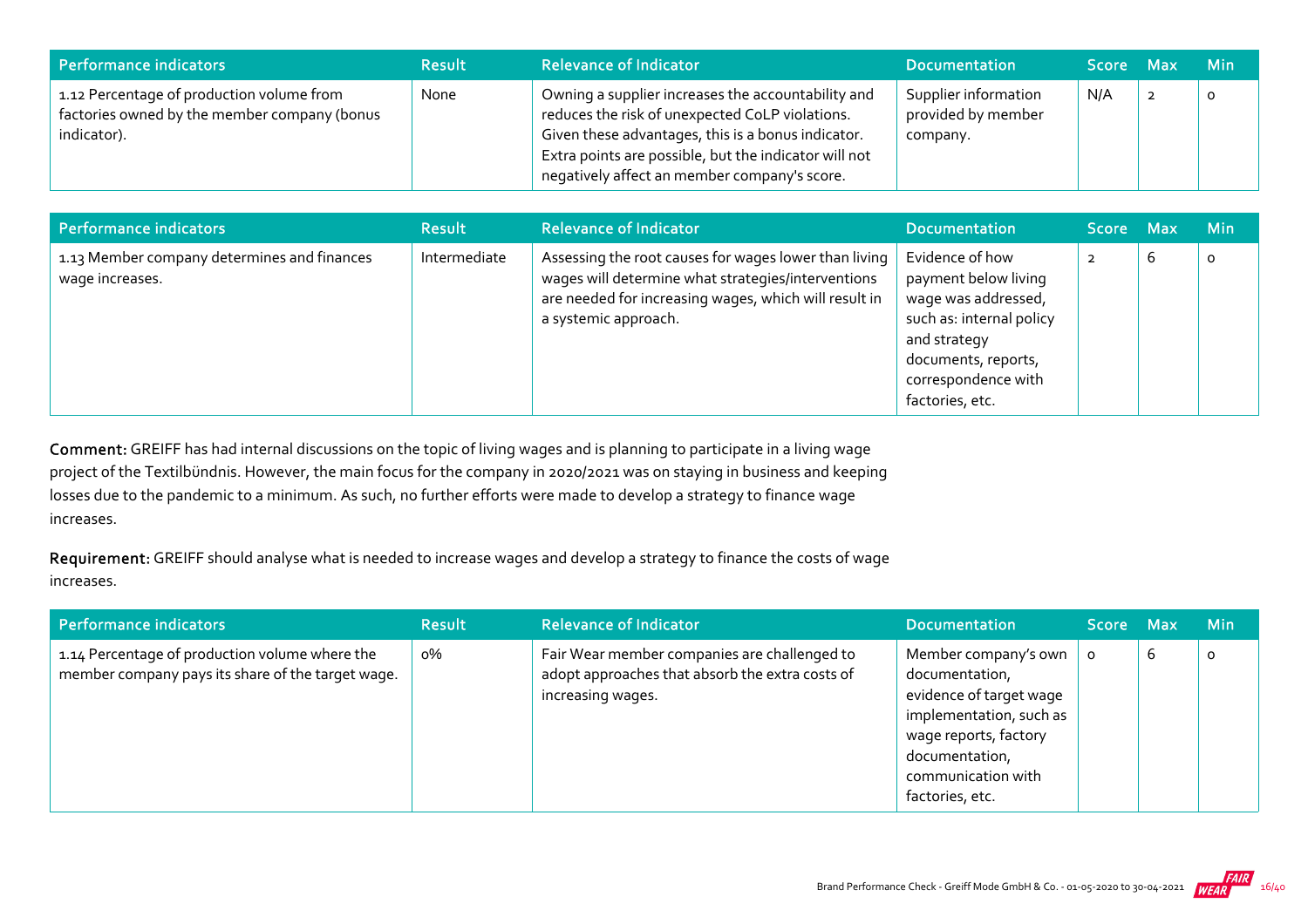Comment: Based on available information, none of GREIFF's production locations pay a living wage and GREIFF could not demonstrate that its prices cover a share of a living wage.

#### Purchasing Practices

Possible Points: 50 Earned Points: 26

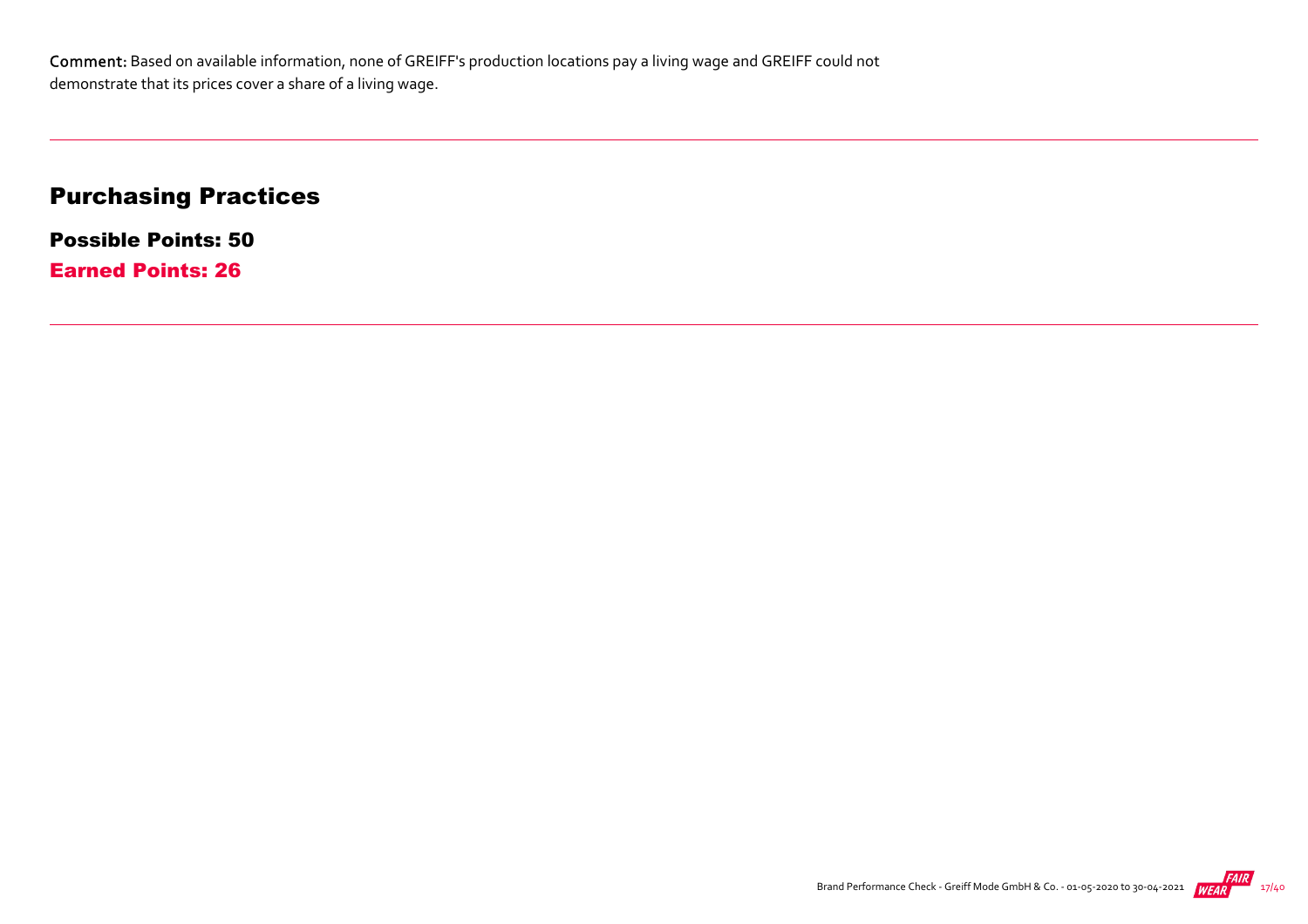#### 2. Monitoring and Remediation

| <b>Basic measurements</b>                                                                     | <b>Result</b> | <b>Comments</b>                                                                                                                                                  |
|-----------------------------------------------------------------------------------------------|---------------|------------------------------------------------------------------------------------------------------------------------------------------------------------------|
| % of production volume where an audit took place.                                             | 79%           |                                                                                                                                                                  |
| % of production volume where monitoring requirements for low-risk countries are<br>fulfilled. | 6%            | To be counted towards the monitoring threshold, FWF<br>low-risk policy should be implemented. See indicator 2.9.<br>(N/A = no production in low risk countries.) |
| Member meets monitoring requirements for tail-end production locations.                       | Yes           |                                                                                                                                                                  |
| Total monitoring threshold:                                                                   | 85%           | Measured as percentage of production volume<br>(Minimums: 1 year: 40%; 2 years 60%; 3 years+: 80-100%)                                                           |

| Performance indicators                                                                               | <b>Result</b> | <b>Relevance of Indicator</b>                                                                                    | <b>Documentation</b>                                                              | Score Max | <b>Min</b> |
|------------------------------------------------------------------------------------------------------|---------------|------------------------------------------------------------------------------------------------------------------|-----------------------------------------------------------------------------------|-----------|------------|
| 2.1 Specific staff person is designated to follow up<br>on problems identified by monitoring system. | Yes           | Followup is a serious part of Fair Wear membership,<br>and cannot be successfully managed on an ad-hoc<br>basis. | Manuals, emails, etc.,<br>demonstrating who the<br>designated staff person<br>15. | 2         | $-2$       |

Comment: The CSR manager works closely with the product manager who supports sustainability in technical production. Additionally, colleagues from purchasing are closely involved. Together they are responsible for problems identified by the monitoring system. When necessary the CEO is also involved.

| Performance indicators                                     | <b>Result</b>                                                          | <b>Relevance of Indicator</b>                                                                                                                                                    | <b>Documentation</b>                 | Score Max |          | <b>Min</b> |
|------------------------------------------------------------|------------------------------------------------------------------------|----------------------------------------------------------------------------------------------------------------------------------------------------------------------------------|--------------------------------------|-----------|----------|------------|
| 2.2 Quality of own auditing system meets FWF<br>standards. | Member makes<br>use of FWF<br>audits and/or<br>external audits<br>only | In case Fair Wear teams cannot be used, the<br>member companies' own auditing system must<br>ensure sufficient quality in order for Fair Wear to<br>approve the auditing system. | Information on audit<br>methodology. | N/A       | $\Omega$ | $-1$       |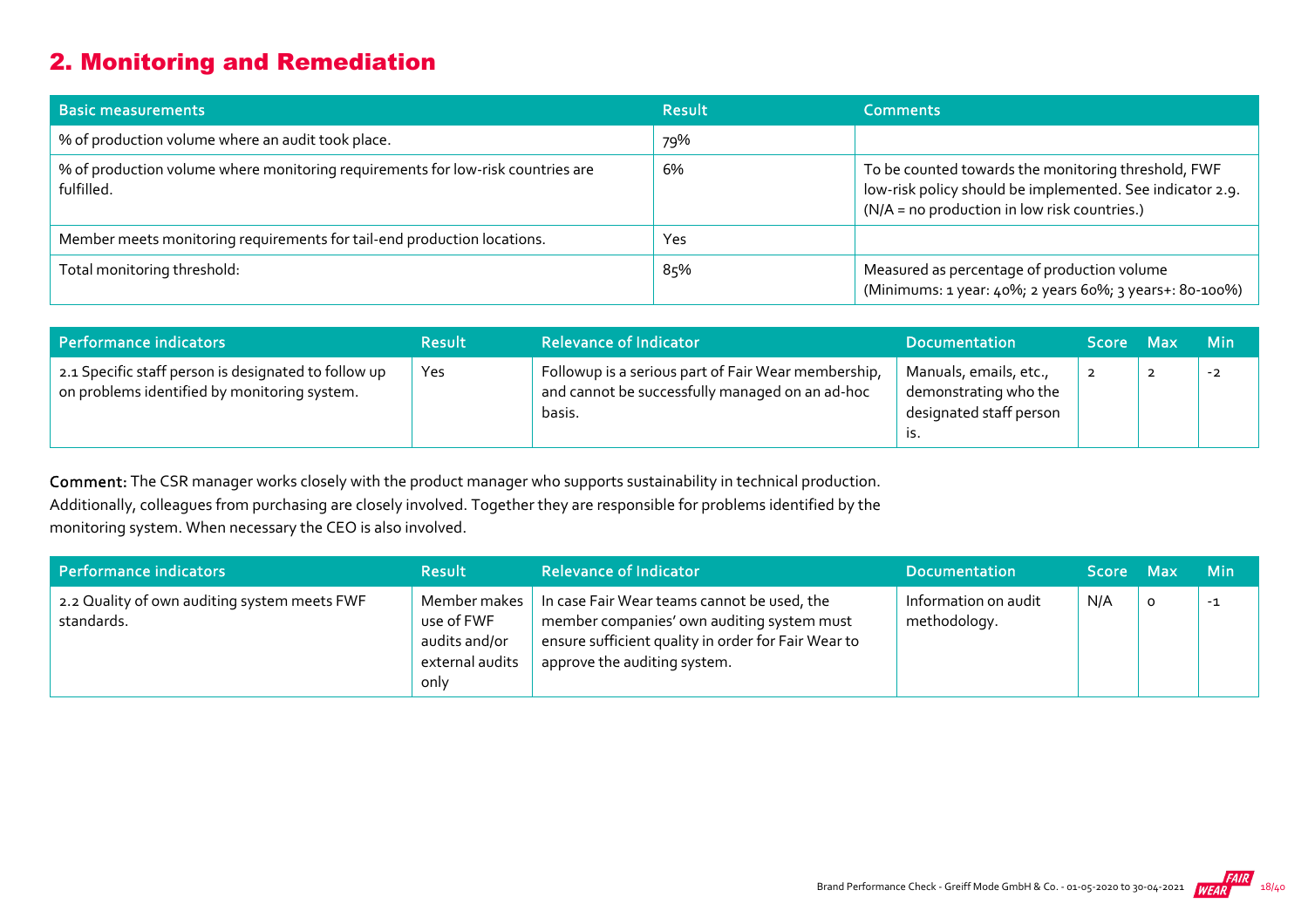| Performance indicators                                                                                                                                                                            | <b>Result</b>                                                                      | <b>Relevance of Indicator</b>                                                                                                                                                                    | <b>Documentation</b>                                                                                                                      | Score Max | <b>Min</b> |
|---------------------------------------------------------------------------------------------------------------------------------------------------------------------------------------------------|------------------------------------------------------------------------------------|--------------------------------------------------------------------------------------------------------------------------------------------------------------------------------------------------|-------------------------------------------------------------------------------------------------------------------------------------------|-----------|------------|
| 2.3 Audit Report and Corrective Action Plan (CAP)<br>findings are shared with factory and worker<br>representation where applicable. Improvement<br>timelines are established in a timely manner. | No Corrective<br><b>Action Plans</b><br>were active<br>during the<br>previous year | 2 part indicator: Fair Wear audit reports were shared<br>and discussed with suppliers within two months of<br>audit receipt AND a reasonable time frame was<br>specified for resolving findings. | Corrective Action Plans,<br>emails; findings of<br>followup audits; brand<br>representative present<br>during audit exit<br>meeting, etc. | N/A       | $-1$       |

Comment: In the financial year 2020/2021 no new audits were conducted.

| <b>Performance indicators</b>                                                                                               | <b>Result</b> | <b>Relevance of Indicator</b>                                                                                                                                  | <b>Documentation</b>                                                                                                                                                                                                                 | <b>Score</b> | <b>Max</b> | <b>Min</b> |
|-----------------------------------------------------------------------------------------------------------------------------|---------------|----------------------------------------------------------------------------------------------------------------------------------------------------------------|--------------------------------------------------------------------------------------------------------------------------------------------------------------------------------------------------------------------------------------|--------------|------------|------------|
| 2.4 Degree of progress towards resolution of<br>existing Corrective Action Plans and remediation of<br>identified problems. | Intermediate  | Fair Wear considers efforts to resolve CAPs to be<br>one of the most important things that member<br>companies can do towards improving working<br>conditions. | CAP-related<br>documentation<br>including status of<br>findings, documentation<br>of remediation and<br>follow up actions taken<br>by member. Reports of<br>quality assessments.<br>Evidence of<br>understanding relevant<br>issues. | 6            | 8          | $-2$       |

Comment: GREIFF conducts the majority of its audits through Sumations. GREIFF has created a collated overview where the CAP follow up progress has been tracked over the years per supplier. GREIFF discusses progress during visits and uses the timelines to set deadlines and regular reminders to suppliers for updates. The technical manager confirms changes to progress of remediation in person during visits and also discusses and open outstanding points from the CAP.

While there were no new audits conducted in the financial year 2020/2021 open CAP issues of previous audits have been verified during the check. GREIFF could show it had followed up on most findings including it had worked on more complex findings such as Freedom of Association. Where possible the brand includes worker representation in the CAP follow‐up and works with translators to overcome the language barrier. The brand was less informed about the CAP status of production locations where it sources through its trading partners.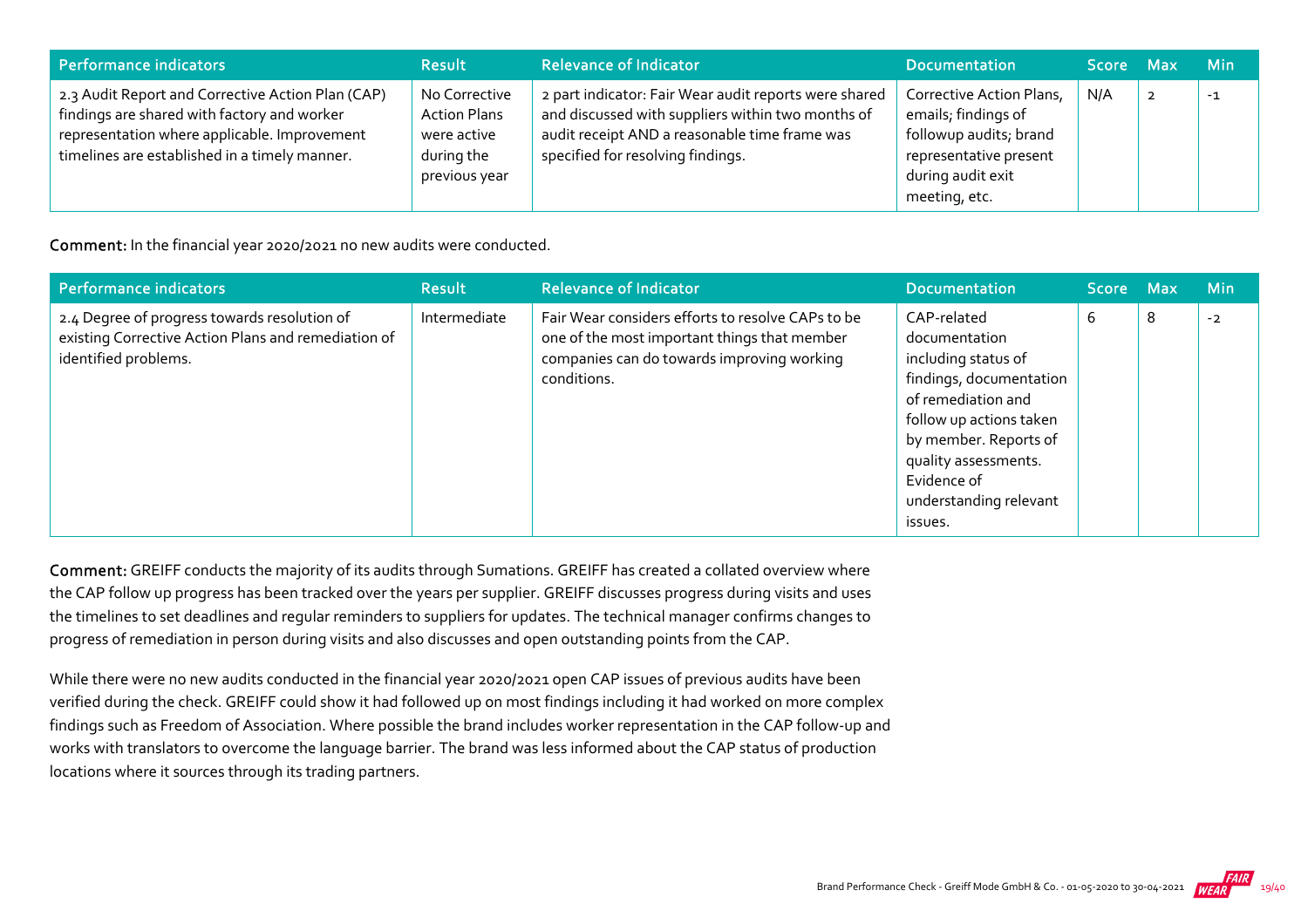Recommendation: GREIFF is encouraged to continue its activities to further establish independent worker representation in its production locations and to involve the representatives in monitoring and remediation of findings. In addition, the brand is recommended to closely follow up on CAP findings at production locations that are used through its trading partners.

| Performance indicators                                                                                                                           | Result         | <b>Relevance of Indicator</b>                                                                                                                                                                                                                  | <b>Documentation</b>                                                                                                           | Score Max | <b>Min</b> |
|--------------------------------------------------------------------------------------------------------------------------------------------------|----------------|------------------------------------------------------------------------------------------------------------------------------------------------------------------------------------------------------------------------------------------------|--------------------------------------------------------------------------------------------------------------------------------|-----------|------------|
| 2.5 Percentage of production volume from<br>production locations that have been visited by the<br>member company in the previous financial year. | not applicable | Due to the Covid-19 pandemic, brands could often<br>not visit their suppliers from March - December<br>2020. For consistency purposes, we therefore<br>decided to score all our member brands N/A on<br>visiting suppliers over the year 2020. | Member companies<br>should document all<br>production location<br>visits with at least the<br>date and name of the<br>visitor. | N/A       | $\circ$    |

Comment: This indicator is not applicable to all members because of the travel restrictions due to the COVID‐19 pandemic in 2020.

| Performance indicators                                          | <b>Result</b>                                                        | <b>Relevance of Indicator</b>                                                                                               | <b>Documentation</b>                                                                                    | Score Max | <b>Min</b> |
|-----------------------------------------------------------------|----------------------------------------------------------------------|-----------------------------------------------------------------------------------------------------------------------------|---------------------------------------------------------------------------------------------------------|-----------|------------|
| 2.6 Existing audit reports from other sources are<br>collected. | Yes, quality<br>assessed and<br>corrective<br>actions<br>implemented | Existing reports form a basis for understanding the<br>issues and strengths of a supplier, and reduces<br>duplicative work. | Audit reports are on file;<br>evidence of followup on<br>prior CAPs. Reports of<br>quality assessments. |           |            |

Comment: In 2020, GREIFF collected one audit report for its production location in Pakistan. GREIFF has actively worked with this supplier to receive the Green Button Certification.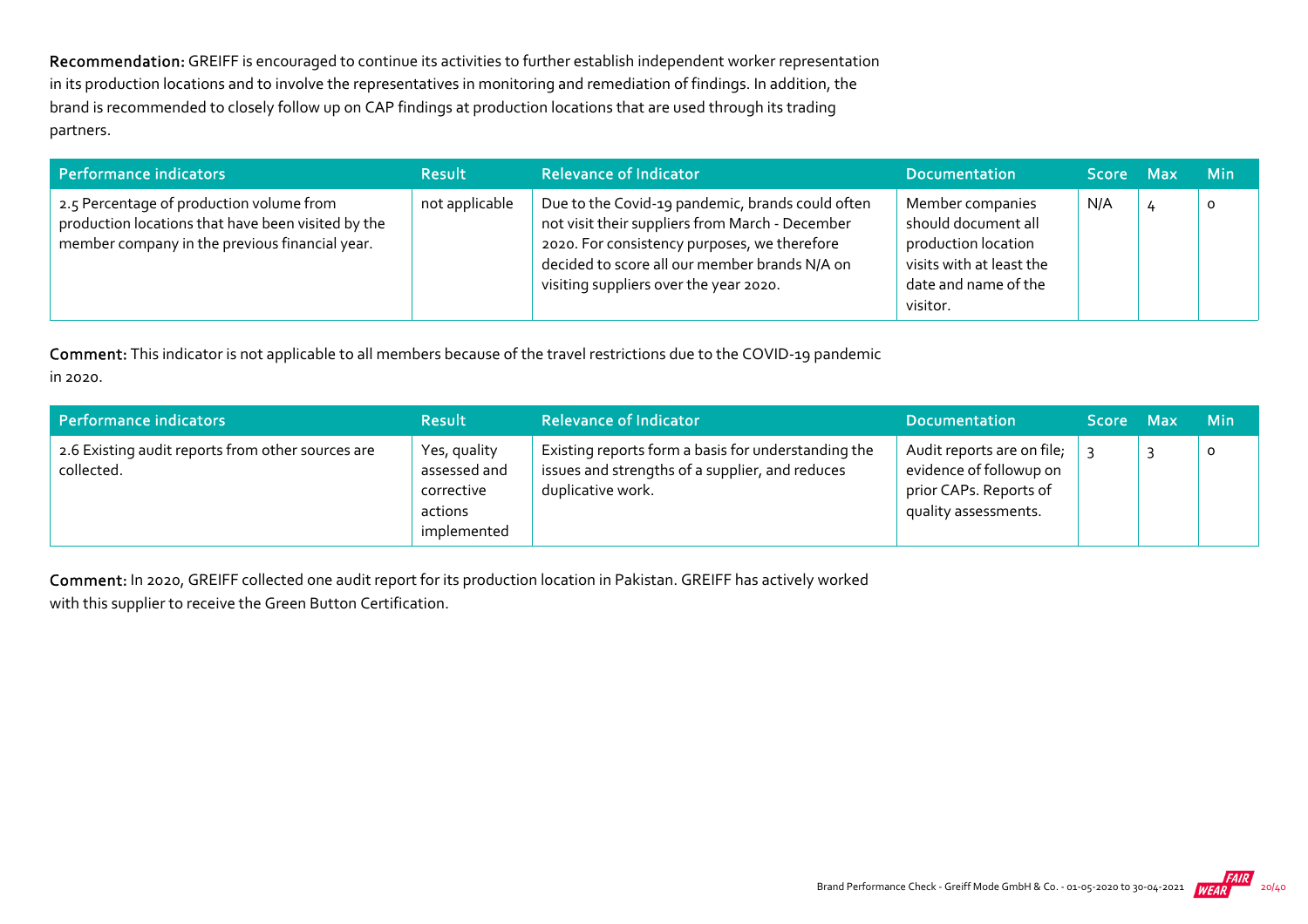| <b>Performance indicators</b>                                                                              | <b>Result</b>                                                                           | <b>Relevance of Indicator</b>                                                                                                                                                                                                                                                                                                                                                                              | <b>Documentation</b>                                                                                                                                                                                                                                                               | <b>Score</b>   | <b>Max</b> | Min  |
|------------------------------------------------------------------------------------------------------------|-----------------------------------------------------------------------------------------|------------------------------------------------------------------------------------------------------------------------------------------------------------------------------------------------------------------------------------------------------------------------------------------------------------------------------------------------------------------------------------------------------------|------------------------------------------------------------------------------------------------------------------------------------------------------------------------------------------------------------------------------------------------------------------------------------|----------------|------------|------|
| 2.7 Compliance with FWF risk policies.                                                                     | Average score<br>depending on<br>the number of<br>applicable<br>policies and<br>results | Aside from regular monitoring and remediation<br>requirements under Fair Wear membership,<br>countries, specific areas within countries or specific<br>product groups may pose specific risks that require<br>additional steps to address and remediate those<br>risks. Fair Wear requires member companies to be<br>aware of those risks and implement policy<br>requirements as prescribed by Fair Wear. | Policy documents,<br>inspection reports,<br>evidence of cooperation<br>with other customers<br>sourcing at the same<br>factories, reports of<br>meetings with suppliers,<br>reports of additional<br>activities and/or<br>attendance lists as<br>mentioned in policy<br>documents. | $\overline{3}$ | 6          | $-2$ |
| Compliance with FWF enhanced monitoring<br>programme Bangladesh                                            | Policies are not<br>relevant to the<br>company's<br>supply chain                        |                                                                                                                                                                                                                                                                                                                                                                                                            |                                                                                                                                                                                                                                                                                    | N/A            | 6          | $-2$ |
| Compliance with FWF Myanmar policy                                                                         | Policies are not<br>relevant to the<br>company's<br>supply chain                        |                                                                                                                                                                                                                                                                                                                                                                                                            |                                                                                                                                                                                                                                                                                    | N/A            | 6          | $-2$ |
| Compliance with FWF guidance on abrasive blasting                                                          | Policies are not<br>relevant to the<br>company's<br>supply chain                        |                                                                                                                                                                                                                                                                                                                                                                                                            |                                                                                                                                                                                                                                                                                    | N/A            | $\,$ 6     | $-2$ |
| Compliance with FWF quidance on risks related to<br>Turkish garment factories employing Syrian<br>refugees | Policies are not<br>relevant to the<br>company's<br>supply chain                        |                                                                                                                                                                                                                                                                                                                                                                                                            |                                                                                                                                                                                                                                                                                    | N/A            | 6          | $-2$ |
| Other risks specific to the member's supply chain<br>are addressed by its monitoring system                | Intermediate                                                                            |                                                                                                                                                                                                                                                                                                                                                                                                            |                                                                                                                                                                                                                                                                                    | 3              | 6          | $-2$ |

Comment: In 2020/2021, GREIFF did not source from Bangladesh, Turkey and Myanmar and it did not make any use of abrasive blasting.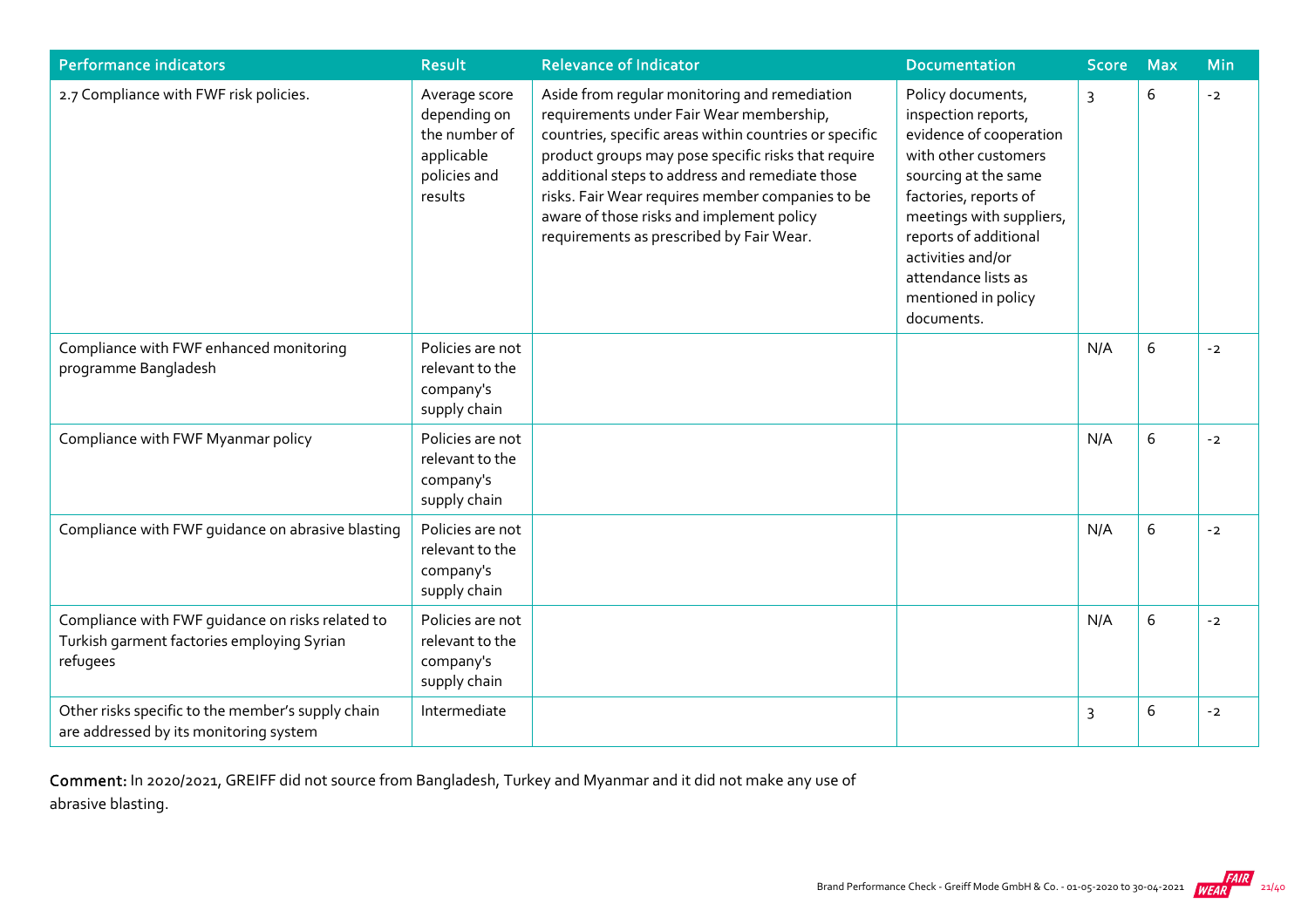For country assessments, GREIFF uses country studies, country profiles from the Clean Clothes Campaign, additional risk assessment based on agent information and experience and finally through in-country visits by the technical manager to multiple suppliers to get a grasp of ongoing industry issues. Being associated to the Alliance for Sustainable Textiles (Textilbündnis, Germany), GREIFF has access to T‐Rexs which shows country specific risks related to its supply chain.

As general risks for its production countries, the brand identified the declining worker population as a major risk in Eastern Europe. It identified forced labour as a major risk in China and FoA as a risk in Morocco. For Pakistan, the brand identified gender inequality as the main risk. For the financial year 2020/2021, the impact of COVID‐19 is considered high risk in all production countries with as main risks: the unpredictability of the situation and suppliers having to cope with fewer orders from customers

To remediate and prevent the risk of forced labour in its supply chain in China. GREIFF has checked its entire supply chain in China based on a checklist of the Textilbundnis. To work on FoA in Morocco, the brand has followed up on audit findings by means of training to the factory, and a new audit is planned as soon as that is possible again. In Pakistan, GREIFF is sourcing at a factory together with another Fair Wear member, the brands collaborate to mitigate the risks and they have a project at this factory as part of their German textile partnership. In addition, the products of this factory have been Grüner Knopf certified in the last financial year.

To remediate the risks related to COVID‐19, the brand remained in close contact with all suppliers and adapted its delivery dates when needed to reduce the pressure on production. In conversation with two suppliers in Romania and Moldova, the brand has stopped collaboration (see also indicator 1.5). That way, GREIFF could place more orders at its other production locations. In addition, GREIFF has financially supported one of its main factories to deal with a reduced order flow and strong currency fluctuations (see more information indicator 1.8). In regards to Health & Safety measures for COVID‐19, GREIFF has checked upon what measures were taken by the factories through its supplier survey and suppliers were also asked if they were following government regulations.

Recommendation: Knowing the country specific risks facilitates the starting point for discussing this with suppliers. Member companies can agree on additional commitments that are required to mitigate risks. GREFF can provide additional measures for support and integrate that in the monitoring system.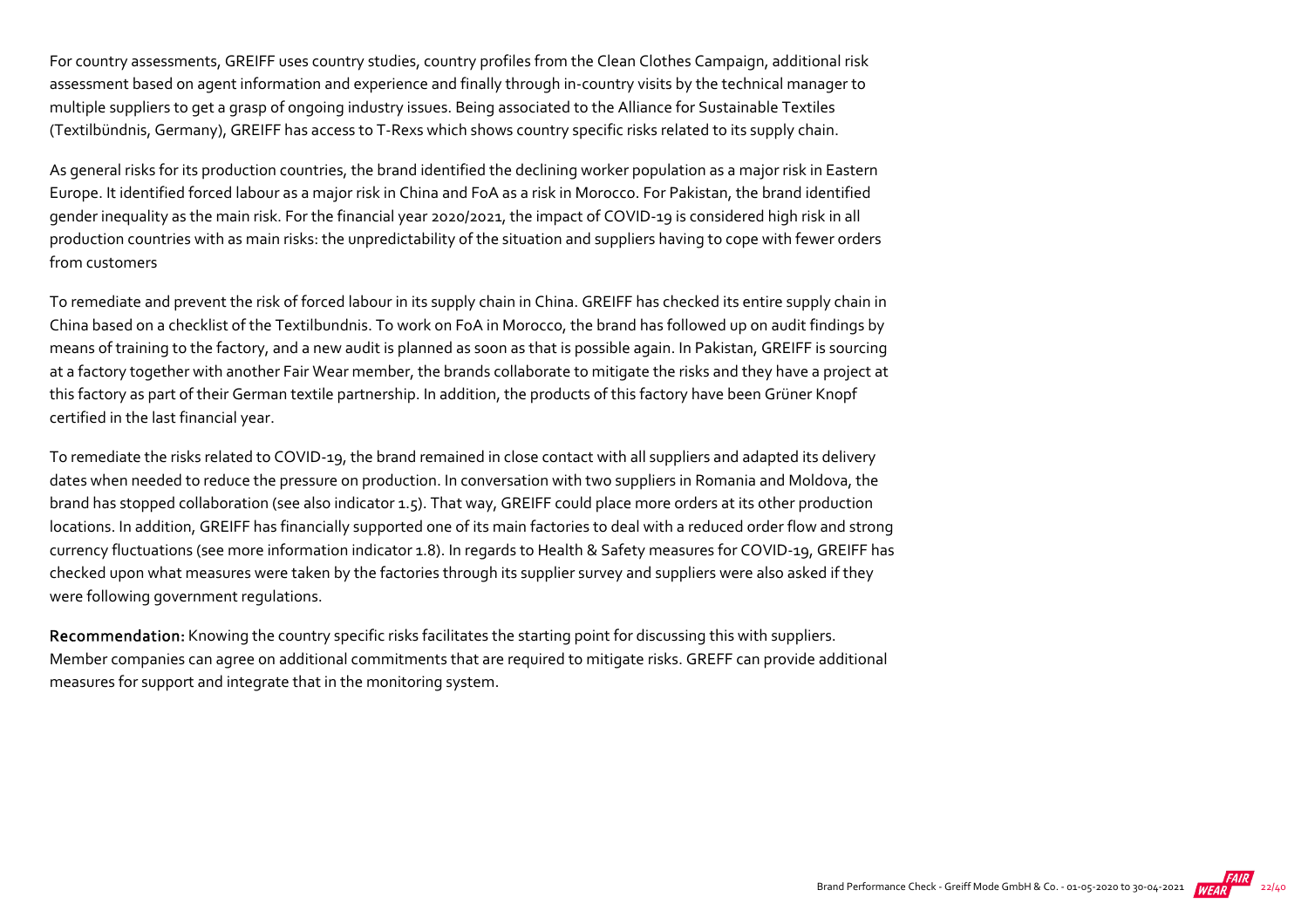| Performance indicators                                                                                                   | <b>Result</b>         | <b>Relevance of Indicator</b>                                                                                                                                                                                                                       | <b>Documentation</b>                                             | Score Max | <b>Min</b> |
|--------------------------------------------------------------------------------------------------------------------------|-----------------------|-----------------------------------------------------------------------------------------------------------------------------------------------------------------------------------------------------------------------------------------------------|------------------------------------------------------------------|-----------|------------|
| 2.8 Member company cooperates with other FWF<br>member companies in resolving corrective actions<br>at shared suppliers. | Active<br>cooperation | Cooperation between customers increases leverage<br>and chances of successful outcomes. Cooperation<br>also reduces the chances of a factory having to<br>conduct multiple Corrective Action Plans about the<br>same issue with multiple customers. | Shared CAPs, evidence<br>of cooperation with<br>other customers. |           | $-1$       |

Comment: GREIFF collaborated with two other Fair Wear Foundation members in 2020/2021, at two production sites in Pakistan and Bosnia.

| Performance indicators                                                                                        | <b>Result</b> | <b>Relevance of Indicator</b>                                                                                                                                                                                                                                                                    | <b>Documentation</b>                                                                                                                                          | Score Max | <b>Min</b> |
|---------------------------------------------------------------------------------------------------------------|---------------|--------------------------------------------------------------------------------------------------------------------------------------------------------------------------------------------------------------------------------------------------------------------------------------------------|---------------------------------------------------------------------------------------------------------------------------------------------------------------|-----------|------------|
| 2.9 Percentage of production volume where<br>monitoring requirements for low-risk countries are<br>fulfilled. | 100%          | Low-risk countries are determined by the presence<br>and proper functioning of institutions which can<br>quarantee compliance with national and<br>international standards and laws. Fair Wear has<br>defined minimum monitoring requirements for<br>production locations in low-risk countries. | Documentation of visits,<br>notification of suppliers<br>of Fair Wear<br>membership; posting of<br>worker information<br>sheets, completed<br>questionnaires. |           | $\circ$    |

#### Member undertakes additional activities to monitor suppliers.: No (0)

Comment: GREIFF sources from three production sites located in so called low‐risk countries. Monitoring requirements for these three production sites in low‐risk countries are fulfilled.

| Performance indicators                                                                                                                                                         | <b>Result</b> | <b>Relevance of Indicator</b>                                                                                                                                                            | <b>Documentation</b>                                                                        | Score Max | <b>Min</b> |
|--------------------------------------------------------------------------------------------------------------------------------------------------------------------------------|---------------|------------------------------------------------------------------------------------------------------------------------------------------------------------------------------------------|---------------------------------------------------------------------------------------------|-----------|------------|
| 2.10 Extra bonus indicator: in case FWF member<br>company conducts full audits at tail-end production<br>locations (when the minimum required monitoring<br>threshold is met). | Yes           | Fair Wear encourages its members to monitor 100%<br>of its production locations and rewards those<br>members who conduct full audits above the<br>minimum required monitoring threshold. | Production location<br>information as provided<br>to Fair Wear and recent<br>Audit Reports. |           | $\circ$    |

Comment: Five production sites fall under the tail-end production locations. At two an audit was conducted and report / CAP followed up upon, making a total of 1% of the production volume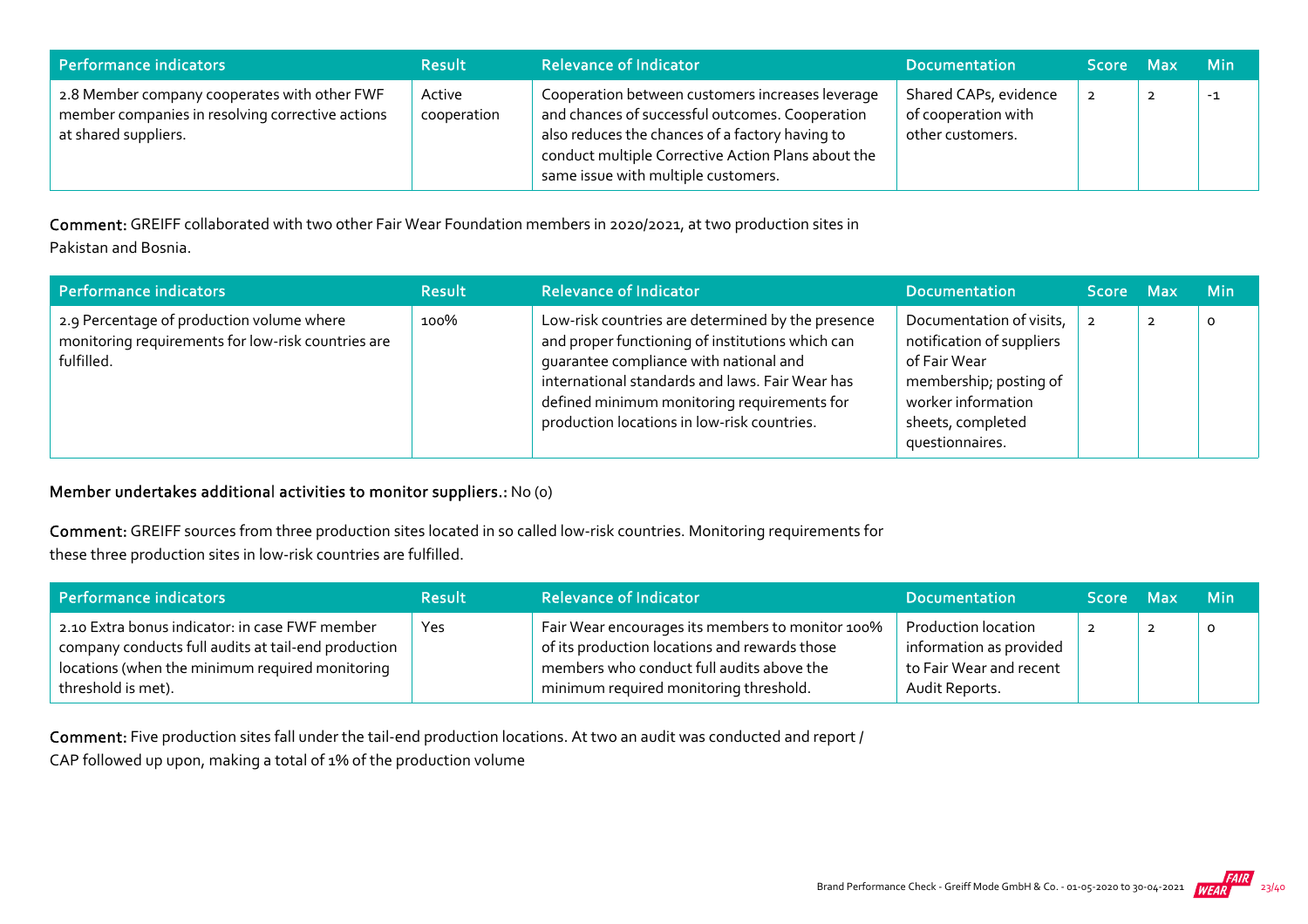| Performance indicators                                                                                           | <b>Result</b> | <b>Relevance of Indicator</b>                                                                                                                                                                                                                    | <b>Documentation</b>           | Score Max | <b>Min</b> |
|------------------------------------------------------------------------------------------------------------------|---------------|--------------------------------------------------------------------------------------------------------------------------------------------------------------------------------------------------------------------------------------------------|--------------------------------|-----------|------------|
| 2.11 Questionnaire is sent and information is<br>collected from external brands resold by the<br>member company. | Yes           | Fair Wear believes it is important for affiliates that<br>have a retail/wholesale arm to at least know if the<br>brands they resell are members of Fair Wear or a<br>similar organisation, and in which countries those<br>brands produce goods. | Questionnaires are on<br>file. |           |            |

Comment: GREIFF has an outlet in Bamberg where 60 external brands are sold. The questionnaires are sent to all external brands. For 61 % of the total external brand volume, the brand has received the signed questionnaires back.

Recommendation: Fair Wear recommends GREIFF to collect the signed questionnaires from all external brands.

| Performance indicators                                                                                                              | <b>Result</b> | <b>Relevance of Indicator</b>                                                                                                                                                                                                            | <b>Documentation</b>                                                                                                                                                     | ا Score Max | <b>Min</b> |
|-------------------------------------------------------------------------------------------------------------------------------------|---------------|------------------------------------------------------------------------------------------------------------------------------------------------------------------------------------------------------------------------------------------|--------------------------------------------------------------------------------------------------------------------------------------------------------------------------|-------------|------------|
| 2.12 External brands resold by member companies<br>that are members of another credible initiative (% of<br>external sales volume). | 13%           | Fair Wear believes members who resell products<br>should be rewarded for choosing to sell external<br>brands who also take their supply chain<br>responsibilities seriously and are open about in<br>which countries they produce goods. | External production data<br>in Fair Wear's<br>information<br>management system.<br>Documentation of sales<br>volumes of products<br>made by Fair Wear or<br>FLA members. |             | $\Omega$   |

Comment: From all external brands, three brands are member of the Fair Labour Association and two are member of Fair Wear. In total this adds up to 13 % of the total external sales volume.

| Performance indicators                                                     | <b>Result</b> | <b>Relevance of Indicator</b>                                                                                                                                                                  | <b>Documentation</b>                                        | Score Max | ⊟ Min |
|----------------------------------------------------------------------------|---------------|------------------------------------------------------------------------------------------------------------------------------------------------------------------------------------------------|-------------------------------------------------------------|-----------|-------|
| 2.13 Questionnaire is sent and information is<br>collected from licensees. | No licensees  | Fair Wear believes it is important for member<br>companies to know if the licensee is committed to<br>the implementation of the same labour standards<br>and has a monitoring system in place. | Questionnaires are on<br>file. Contracts with<br>licensees. | N/A       | 0     |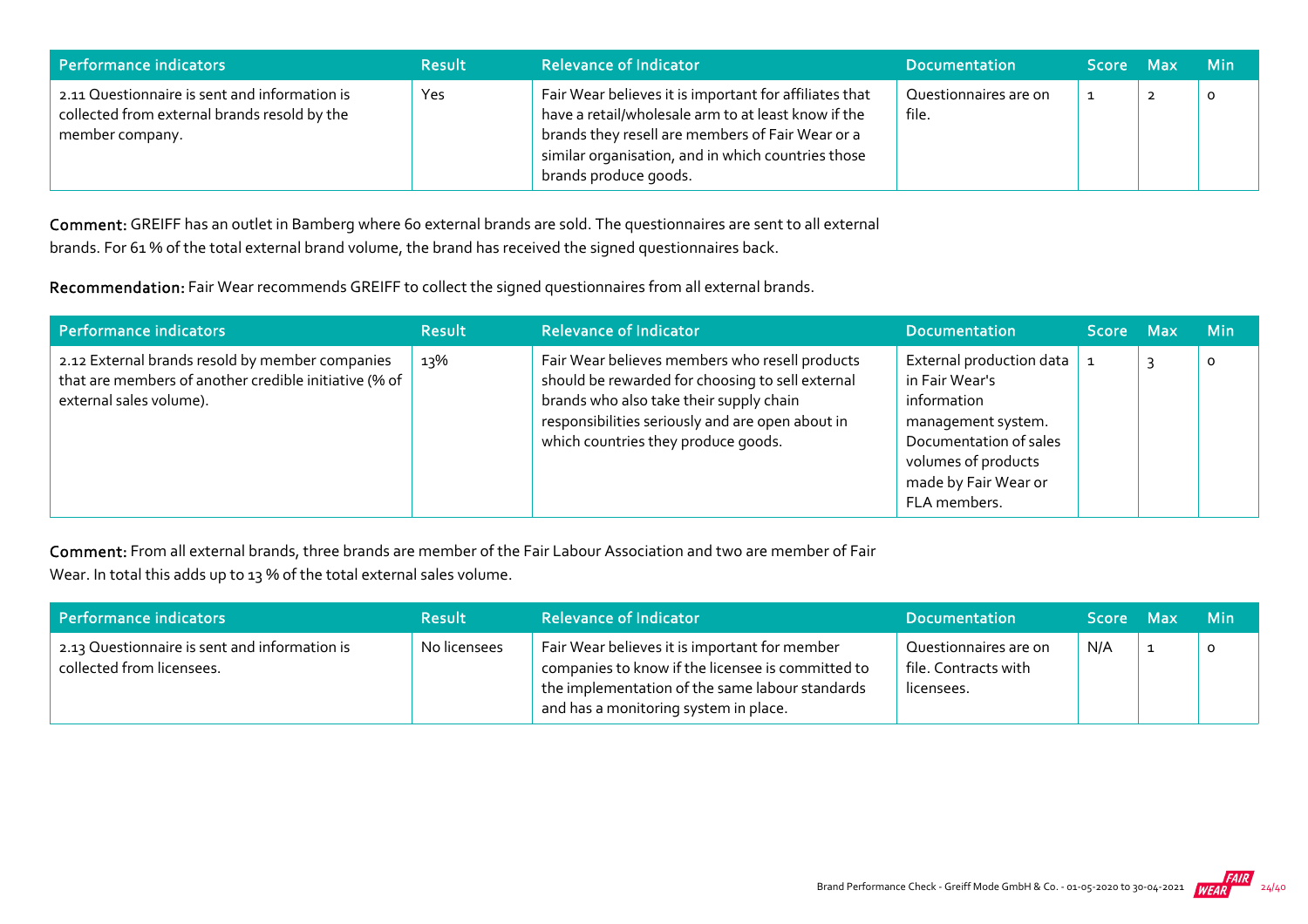## Monitoring and Remediation

Possible Points: 29

Earned Points: 22

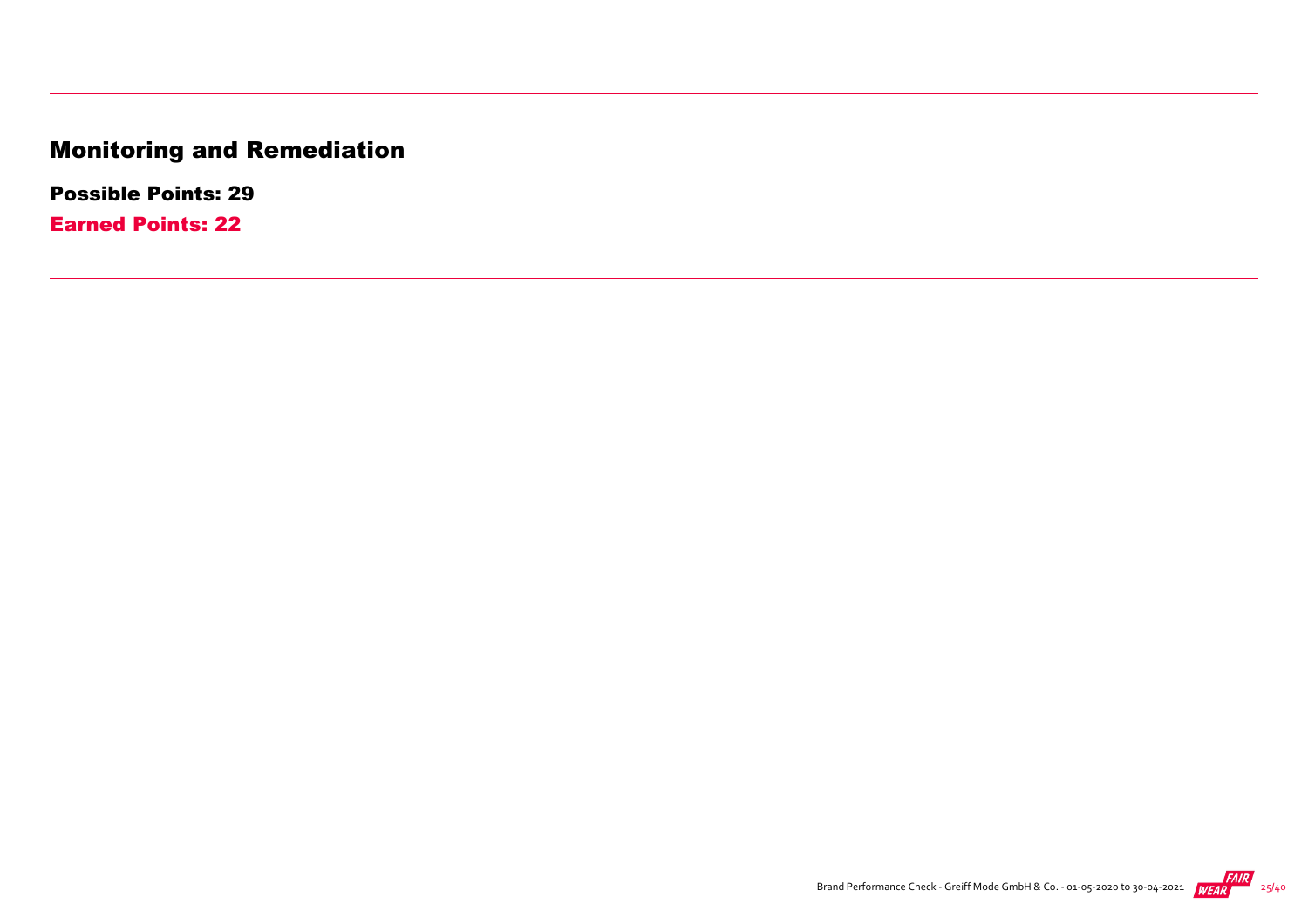#### 3. Complaints Handling

| <b>Basic measurements</b>                                 | <b>Result</b> | <b>Comments</b>                                                                                                                                                        |
|-----------------------------------------------------------|---------------|------------------------------------------------------------------------------------------------------------------------------------------------------------------------|
| Number of worker complaints received since last check.    |               | At this point, FWF considers a high number of complaints<br>as a positive indicator, as it shows that workers are aware<br>of and making use of the complaints system. |
| Number of worker complaints in process of being resolved. |               |                                                                                                                                                                        |
| Number of worker complaints resolved since last check.    |               |                                                                                                                                                                        |

| Performance indicators                                                       | <b>Result</b> | <b>Relevance of Indicator</b>                                                                                    | <b>Documentation</b>                                                       | Score Max | <b>Min</b> |
|------------------------------------------------------------------------------|---------------|------------------------------------------------------------------------------------------------------------------|----------------------------------------------------------------------------|-----------|------------|
| 3.1 A specific employee has been designated to<br>address worker complaints. | Yes           | Followup is a serious part of Fair Wear membership,<br>and cannot be successfully managed on an ad-hoc<br>basis. | Manuals, emails, etc.,<br>demonstrating who the<br>designated staff person |           | $-1$       |

Comment: The CSR manager is involved in complaint handling, where needed the CEO gives support.

| Performance indicators                                                                                          | <b>Result</b> | <b>Relevance of Indicator</b>                                                                                                                                                                                                                                                             | <b>Documentation</b>                                                                                 | Score Max    | <b>Min</b> |
|-----------------------------------------------------------------------------------------------------------------|---------------|-------------------------------------------------------------------------------------------------------------------------------------------------------------------------------------------------------------------------------------------------------------------------------------------|------------------------------------------------------------------------------------------------------|--------------|------------|
| 3.2 Member company has informed factory<br>management and workers about the FWF CoLP and<br>complaints hotline. | Yes           | Informing both management and workers about the<br>Fair Wear Code of Labour Practices and complaints<br>hotline is a first step in alerting workers to their<br>rights. The Worker Information Sheet is a tool to do<br>this and should be visibly posted at all production<br>locations. | Photos by company<br>staff, audit reports,<br>checklists from<br>production location<br>visits, etc. | $\mathbf{2}$ | $-2$       |

Comment: GREIFF has made sure that the Fair Wear CoLP and complaints helpline are posted in all factories. The posting of the Worker Information Sheet is checked during all visits and audits at the production locations. Due to the corona pandemic, it has not been possible for GREIFF to visit its suppliers. The brand did not make use of alternative tools such as online visits to check if the Worker Information Sheet was still posted.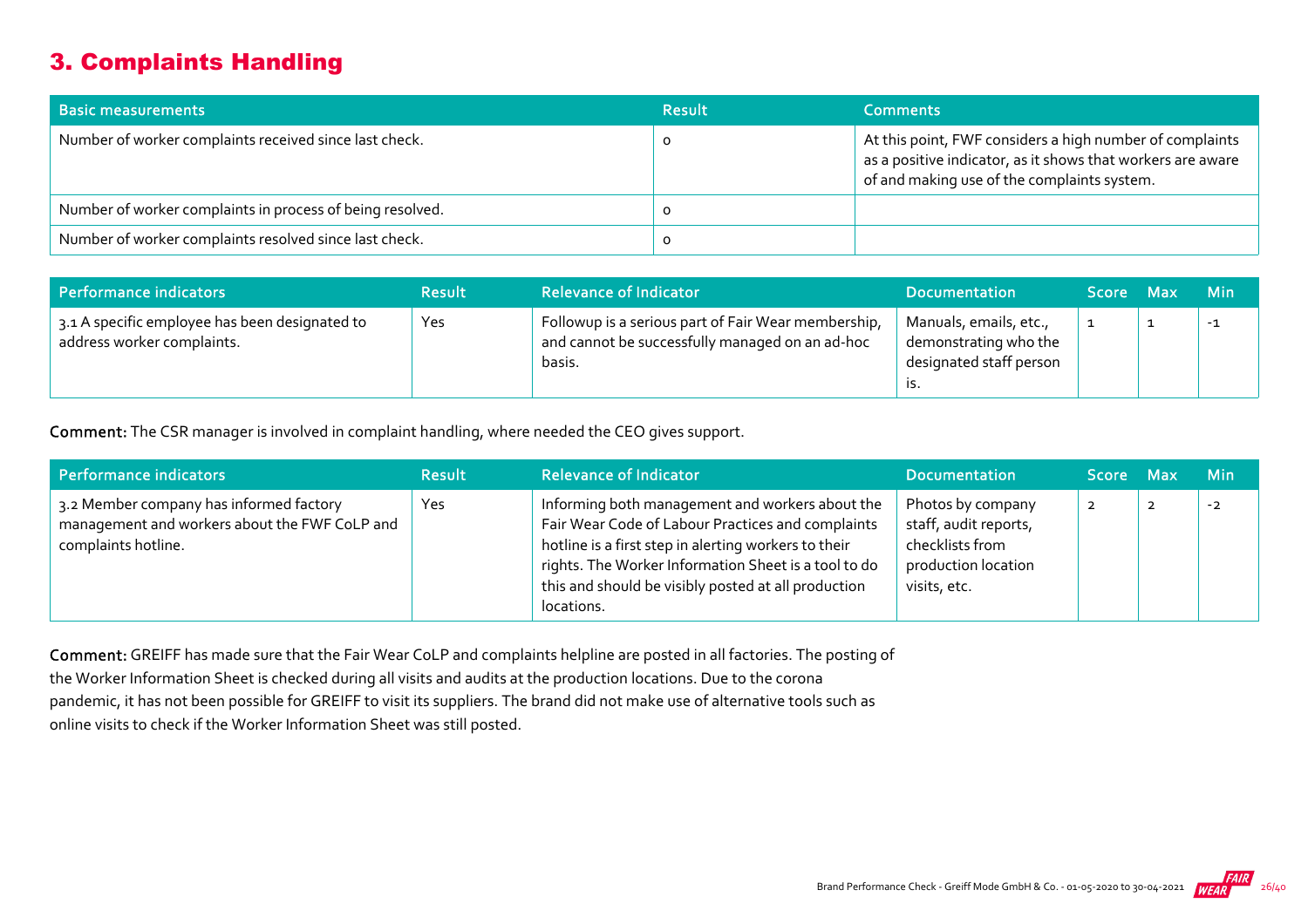| Performance indicators                                                                                         | <b>Result</b> | <b>Relevance of Indicator</b>                                                                                                                                                                                                           | <b>Documentation</b>                                                                                                                                                                                     | <b>Score</b> | <b>Max</b> | <b>Min</b> |
|----------------------------------------------------------------------------------------------------------------|---------------|-----------------------------------------------------------------------------------------------------------------------------------------------------------------------------------------------------------------------------------------|----------------------------------------------------------------------------------------------------------------------------------------------------------------------------------------------------------|--------------|------------|------------|
| 3.3 Degree to which member company has actively<br>raised awareness of the FWF CoLP and complaints<br>hotline. | 20%           | After informing workers and management of the Fair<br>Wear CoLP and the complaints hotline, additional<br>awareness raising and training is needed to ensure<br>sustainable improvements and structural worker-<br>management dialogue. | Training reports, Fair<br>Wear's data on factories<br>enrolled in the WEP<br>basic module. For<br>alternative training<br>activities: curriculum,<br>training content,<br>participation and<br>outcomes. | 4            | ь          | 0          |

Comment: GREIFF has organized a basic level external training through Summations at its production partners in Ukraine and Moldova. Together, the training count for 20 % of the brand's total FOB.

| Performance indicators                                                                                                            | <b>Result</b>             | <b>Relevance of Indicator</b>                                                                                                                                                       | <b>Documentation</b>                                                                                               | Score Max | <b>Min</b> |
|-----------------------------------------------------------------------------------------------------------------------------------|---------------------------|-------------------------------------------------------------------------------------------------------------------------------------------------------------------------------------|--------------------------------------------------------------------------------------------------------------------|-----------|------------|
| 3.4 All complaints received from production location<br>workers are addressed in accordance with the FWF<br>Complaints Procedure. | No complaints<br>received | Providing access to remedy when problems arise is a<br>key element of responsible supply chain<br>management. Member company involvement is<br>often essential to resolving issues. | Documentation that<br>member company has<br>completed all required<br>steps in the complaints<br>handling process. | N/A       | $-2$       |

| Performance indicators                                                                       | <b>Result</b>                                                  | <b>Relevance of Indicator</b>                                                                                                                                                                             | <b>Documentation</b>                                                                  | Score Max | <b>Min</b> |
|----------------------------------------------------------------------------------------------|----------------------------------------------------------------|-----------------------------------------------------------------------------------------------------------------------------------------------------------------------------------------------------------|---------------------------------------------------------------------------------------|-----------|------------|
| 3.5 Cooperation with other customers in addressing<br>worker complaints at shared suppliers. | No complaints<br>or cooperation<br>not possible /<br>necessary | Because most production locations supply several<br>customers with products, involvement of other<br>customers by the Fair Wear member company can<br>be critical in resolving a complaint at a supplier. | Documentation of joint<br>efforts, e.g. emails,<br>sharing of complaint<br>data, etc. | N/A       | $\circ$    |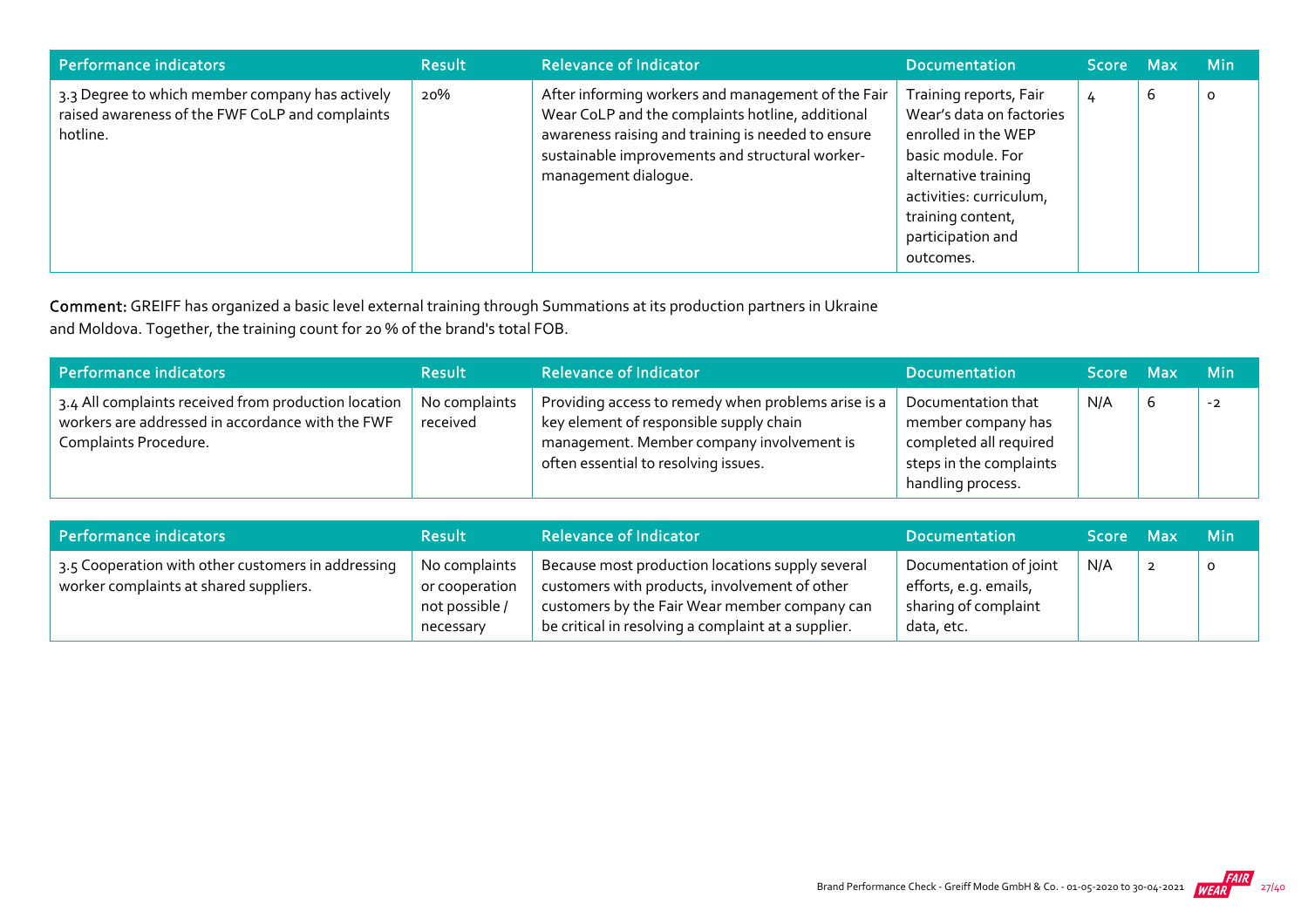## Complaints Handling

Possible Points: 9

Earned Points: 7

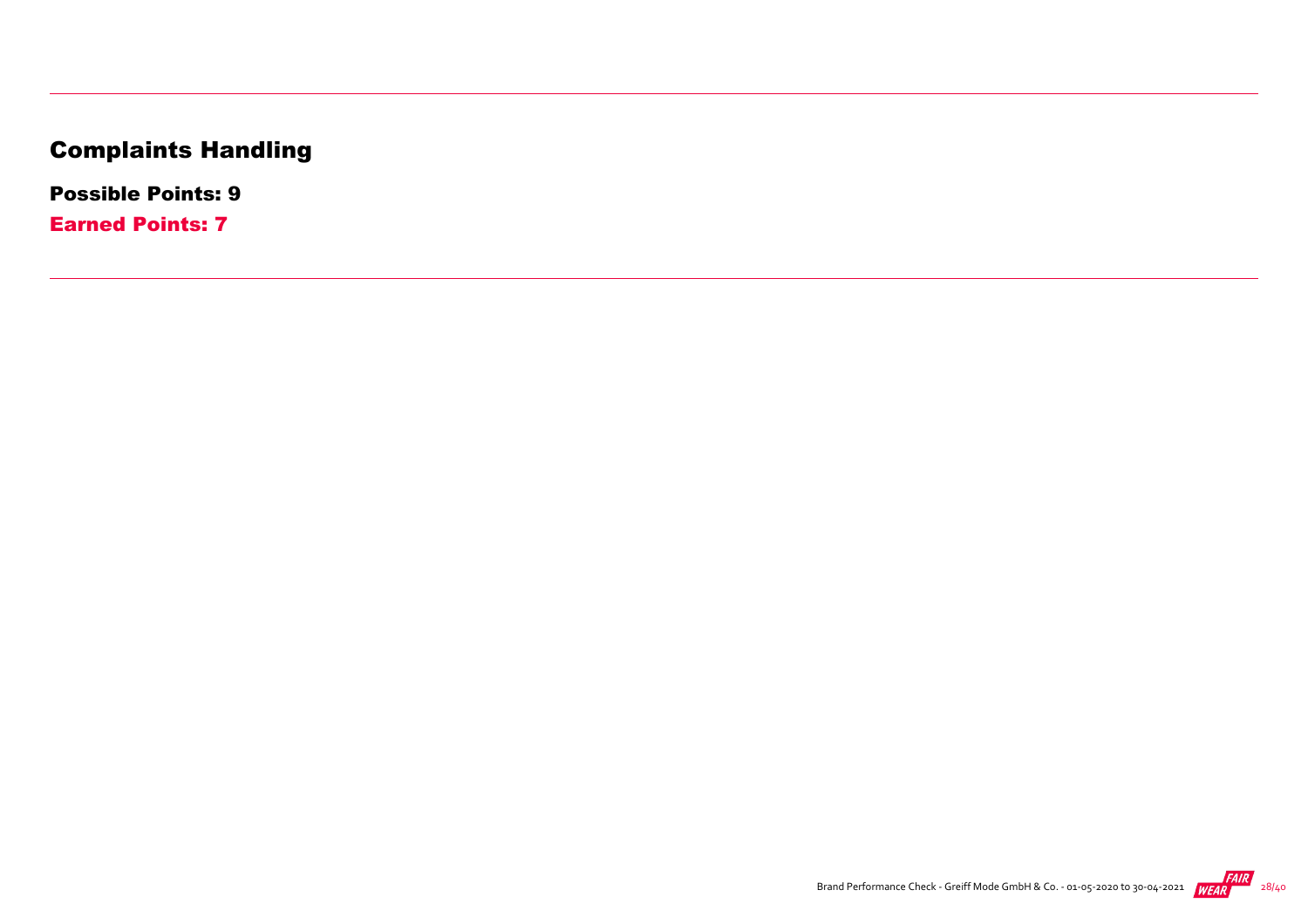#### 4. Training and Capacity Building

| Performance indicators                                               | <b>Result</b> | <b>Relevance of Indicator</b>                                                                                                                                                                                                            | <b>Documentation</b>                                     | Score Max | <b>Min</b> |
|----------------------------------------------------------------------|---------------|------------------------------------------------------------------------------------------------------------------------------------------------------------------------------------------------------------------------------------------|----------------------------------------------------------|-----------|------------|
| 4.1 All staff at member company are made aware of<br>FWF membership. | <b>Yes</b>    | Preventing and remediating problems often requires<br>the involvement of many different departments;<br>making all staff aware of Fair Wear membership<br>requirements helps to support cross-departmental<br>collaboration when needed. | Emails, trainings,<br>presentation,<br>newsletters, etc. |           | O          |

Comment: GREIFF makes use of its internal intranet workplace to inform all staff of activities including Fair Wear membership. Additionally, GREIFF publishes a CSR brochure available for staff and customers which contains information about the Fair Wear membership. The CSR manager works closely together with the sales and marketing department and has given trainings on this topic.

| Performance indicators                                                              | <b>Result</b> | <b>Relevance of Indicator</b>                                                                                                                     | <b>Documentation</b>                                                      | Score Max | <b>Min</b> |
|-------------------------------------------------------------------------------------|---------------|---------------------------------------------------------------------------------------------------------------------------------------------------|---------------------------------------------------------------------------|-----------|------------|
| 4.2 All staff in direct contact with suppliers are<br>informed of FWF requirements. | Yes           | Sourcing, purchasing and CSR staff at a minimum<br>should possess the knowledge necessary to<br>implement Fair Wear requirements and advocate for | Fair Wear Seminars or<br>equivalent trainings<br>provided; presentations, | 2         | $-1$       |
|                                                                                     |               | change within their organisations.                                                                                                                | curricula, etc.                                                           |           |            |

Comment: Staff in direct contact with suppliers is informed about Fair Wear requirements through regular meetings and the internal intranet workplace. Moreover, they have direct access to the CSR folder of the CSR manage where all information about Fair Wear membership is stored.

| Performance indicators                                                                    | <b>Result</b>                  | <b>Relevance of Indicator</b>                                                                                                                                                                     | <b>Documentation</b>                                                                 | Score Max | - Min   |
|-------------------------------------------------------------------------------------------|--------------------------------|---------------------------------------------------------------------------------------------------------------------------------------------------------------------------------------------------|--------------------------------------------------------------------------------------|-----------|---------|
| 4.3 All sourcing contractors/agents are informed<br>about FWF's Code of Labour Practices. | Yes + actively<br>support COLP | Agents have the potential to either support or<br>disrupt CoLP implementation. It is the responsibility<br>of member company to ensure agents actively<br>support the implementation of the CoLP. | Correspondence with<br>agents, trainings for<br>agents, Fair Wear audit<br>findings. | 2         | $\circ$ |

Comment: GREIFF is in direct contact with all its production locations. No matter whether an agent is involved or not. The company works with agents for its production locations in Macedonia, Marocco and Romania.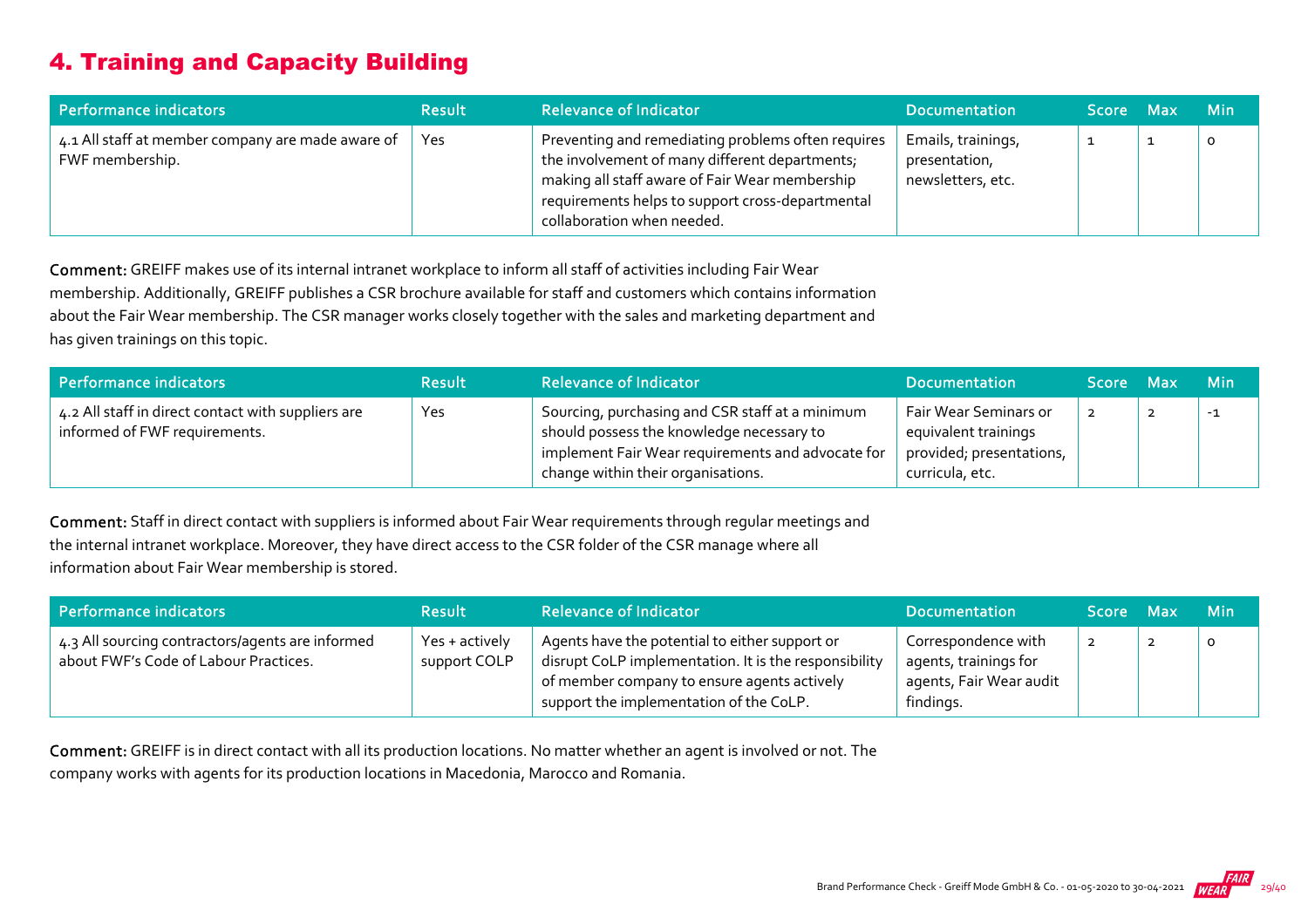GREIFF's agents also have to sign the company's sustainability policy with additional agents' related sourcing policies and requirements. The agents are also actively involved in CAP follow‐up.

| Performance indicators                                                                                                | <b>Result</b> | <b>Relevance of Indicator</b>                                                                                                                                                                                                                                                           | <b>Documentation</b>                                                                                                                                                                                    | <b>Score</b> | Max | <b>Min</b> |
|-----------------------------------------------------------------------------------------------------------------------|---------------|-----------------------------------------------------------------------------------------------------------------------------------------------------------------------------------------------------------------------------------------------------------------------------------------|---------------------------------------------------------------------------------------------------------------------------------------------------------------------------------------------------------|--------------|-----|------------|
| 4.4 Factory participation in training programmes<br>that support transformative processes related to<br>human rights. | о%            | Complex human rights issues such as freedom of<br>association or gender-based violence require more<br>in-depth trainings that support factory-level<br>transformative processes. Fair Wear has developed<br>several modules, however, other (member-led)<br>programmes may also count. | Training reports, Fair<br>Wear's data on factories<br>enrolled in training<br>programmes. For<br>alternative training<br>activities: curriculum,<br>training content,<br>participation and<br>outcomes. | $\circ$      | 6   | $\circ$    |

Comment: None of the production sites participated in training programs that support transformative processes related to human rights.

Recommendation: Fair Wear recommends GREIFF to implement training programs that support factory‐level transformation such as establishing functional internal grievance mechanisms, improving worker‐management dialogue and communication skills or addressing gender-based violence. Training assessed under this indicator should go beyond raising awareness and focus on behavioural and structural change to improve working conditions. To this end, GREIFF can make use of Fair Wear's WEP Communication or Violence and Harassment Prevention modules or implement advanced training through external training providers or brand staff. Non‐Fair Wear training must follow the standards outlined in Fair Wear's guidance and checklist available on the Member Hub.

| Performance indicators                                                       | <b>Result</b>                                                                                                   | <b>Relevance of Indicator</b>                                                                                                                         | <b>Documentation</b>                                                                                                                                                                           | <b>Score</b> | <b>Max</b>     | <b>Min</b> |
|------------------------------------------------------------------------------|-----------------------------------------------------------------------------------------------------------------|-------------------------------------------------------------------------------------------------------------------------------------------------------|------------------------------------------------------------------------------------------------------------------------------------------------------------------------------------------------|--------------|----------------|------------|
| 4.5 Degree to which member company follows up<br>after a training programme. | No training<br>programmes<br>have been<br>conducted or<br>member<br>produces solely<br>in low-risk<br>countries | After factory-level training programmes,<br>complementary activities such as remediation and<br>changes on brand level will achieve a lasting impact. | Documentation of<br>discussions with factory<br>management and<br>worker representatives,<br>minutes of regular<br>worker-management<br>dialogue meetings or<br>anti-harassment<br>committees. | N/A          | $\overline{2}$ | $\circ$    |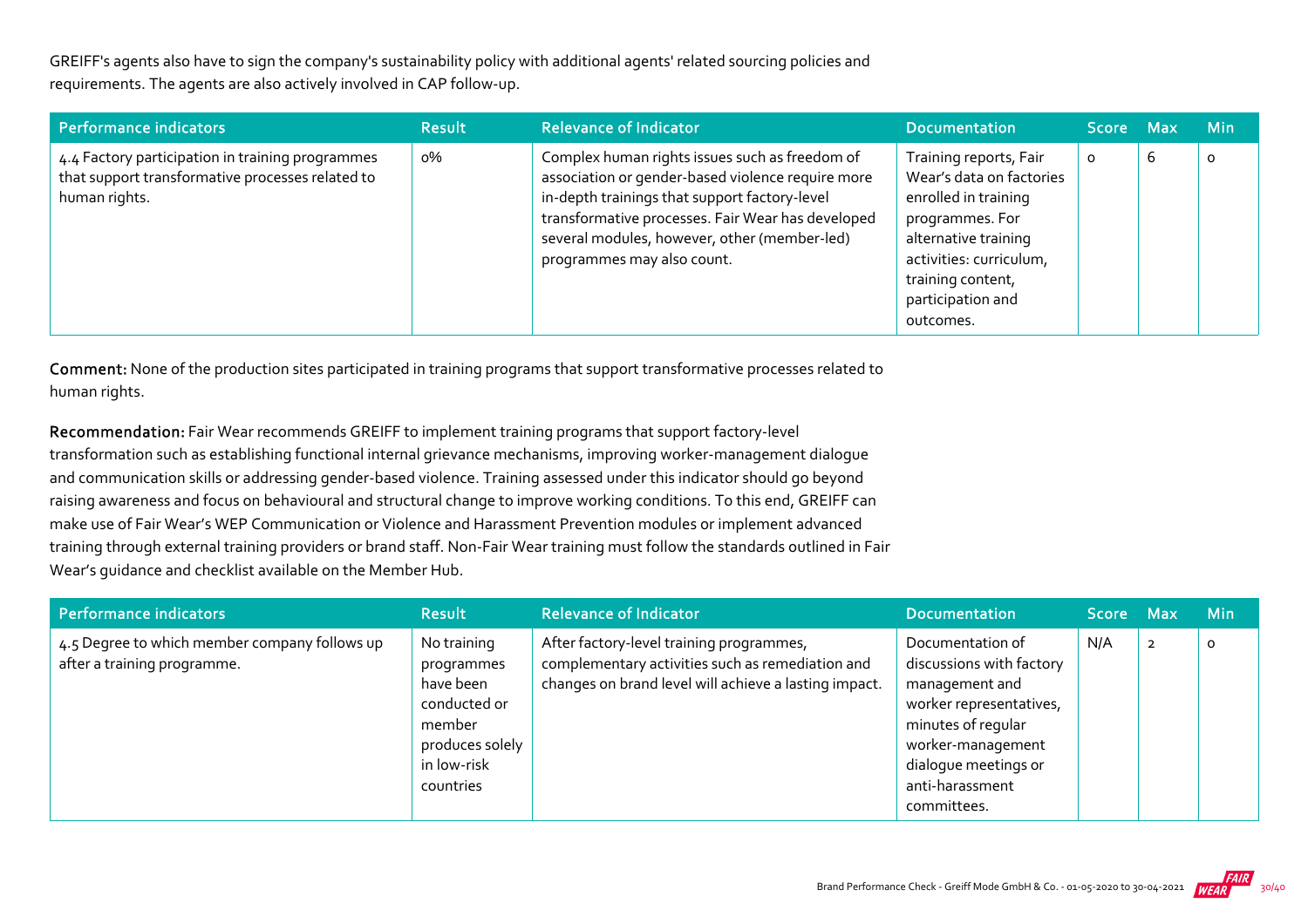## Training and Capacity Building

Possible Points: 11

Earned Points: 5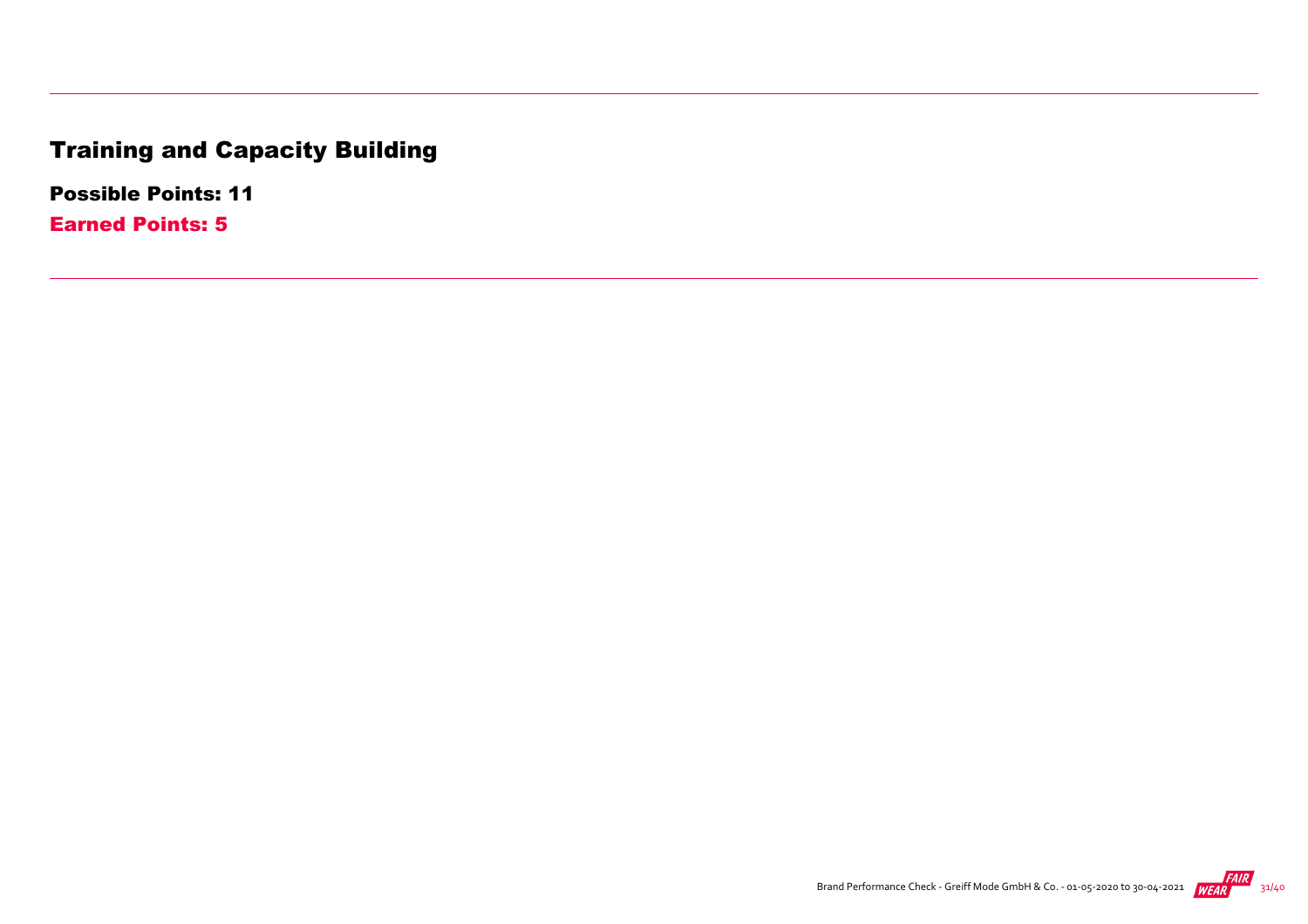#### 5. Information Management

| Performance indicators                                       | <b>Result</b> | <b>Relevance of Indicator</b>                                                                                     | <b>Documentation</b>                                                                                                                                                                                                          | Score Max |   | <b>Min</b> |
|--------------------------------------------------------------|---------------|-------------------------------------------------------------------------------------------------------------------|-------------------------------------------------------------------------------------------------------------------------------------------------------------------------------------------------------------------------------|-----------|---|------------|
| 5.1 Level of effort to identify all production<br>locations. | Advanced      | Any improvements to supply chains require member<br>companies to first know all of their production<br>locations. | Supplier information<br>provided by member<br>company. Financial<br>records of previous<br>financial year.<br>Documented efforts by<br>member company to<br>update supplier<br>information from its<br>monitoring activities. | 6         | 6 | $-2$       |

Comment: Since 2018, GREIFF has a specific written agreement with all suppliers against subcontracting. The agreement is encompassed in its sustainability policy. All suppliers and agents are informed about the policy. Moreover, a significant part of the brands' collection is NOS products which remain the same for a period of two years or more and are produced by the same factories.

With the introduction of the myGREIFF-Code (see also 6.2), GREIFF is aware of all production partners used for the production of its NOS products. This contributes to diminishing the risk of unauthorized subcontracting.

| Performance indicators                                                                                                              | <b>Result</b> | <b>Relevance of Indicator</b>                                                                                                                                                       | <b>Documentation</b>                                                                                                                   | Score Max | <b>Min</b> |
|-------------------------------------------------------------------------------------------------------------------------------------|---------------|-------------------------------------------------------------------------------------------------------------------------------------------------------------------------------------|----------------------------------------------------------------------------------------------------------------------------------------|-----------|------------|
| 5.2 CSR and other relevant staff actively share<br>information with each other about working<br>conditions at production locations. | Yes           | CSR, purchasing and other staff who interact with<br>suppliers need to be able to share information in<br>order to establish a coherent and effective strategy<br>for improvements. | Internal information<br>system; status CAPs,<br>reports of meetings of<br>purchasing/CSR;<br>systematic way of<br>storing information. |           | $-1$       |

Comment: The CSR and other relevant staff at GREIFF use the office intranet, calls, and regular meetings to share all information with each other about working conditions at production locations.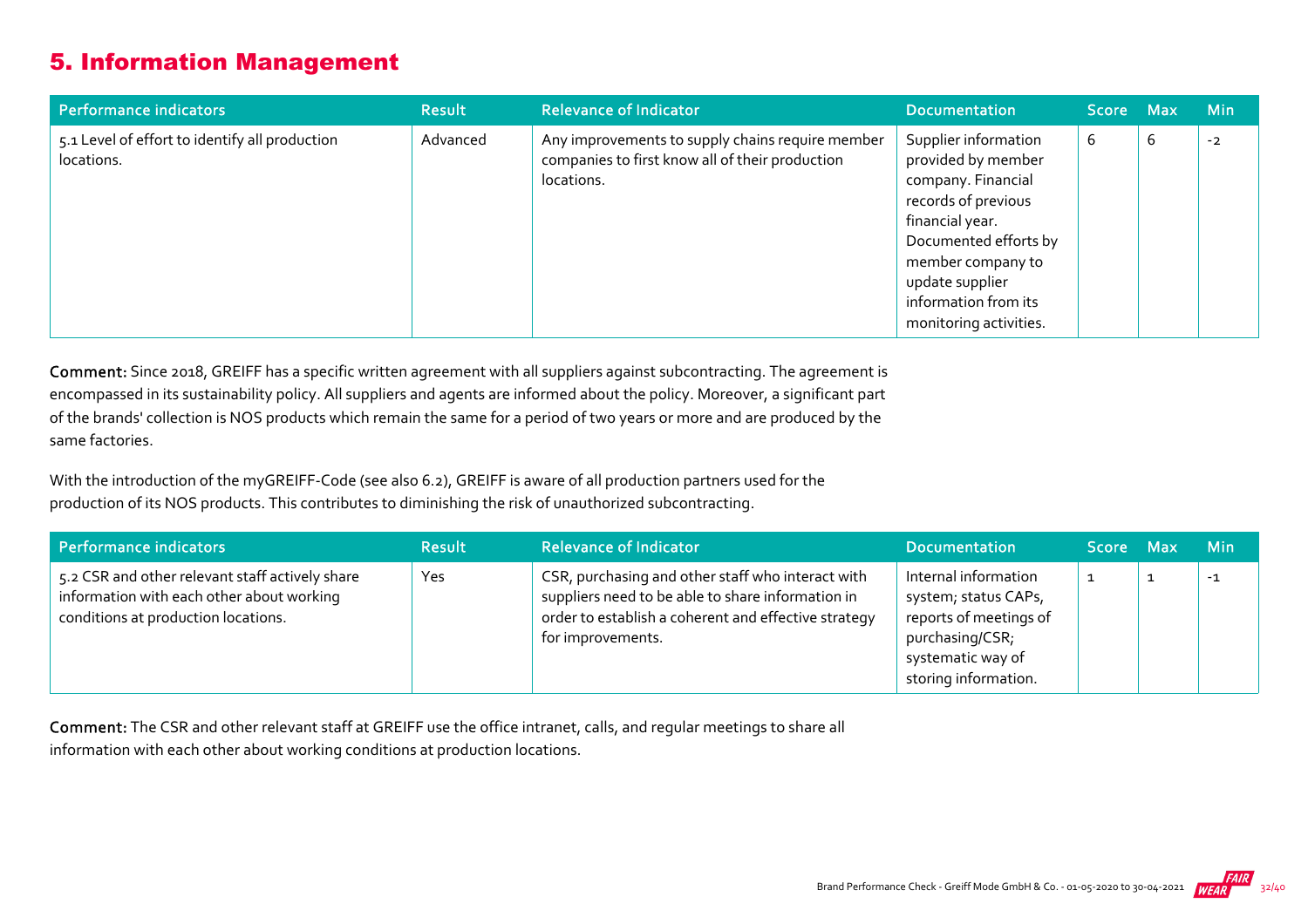## Information Management

Possible Points: 7

Earned Points: 7

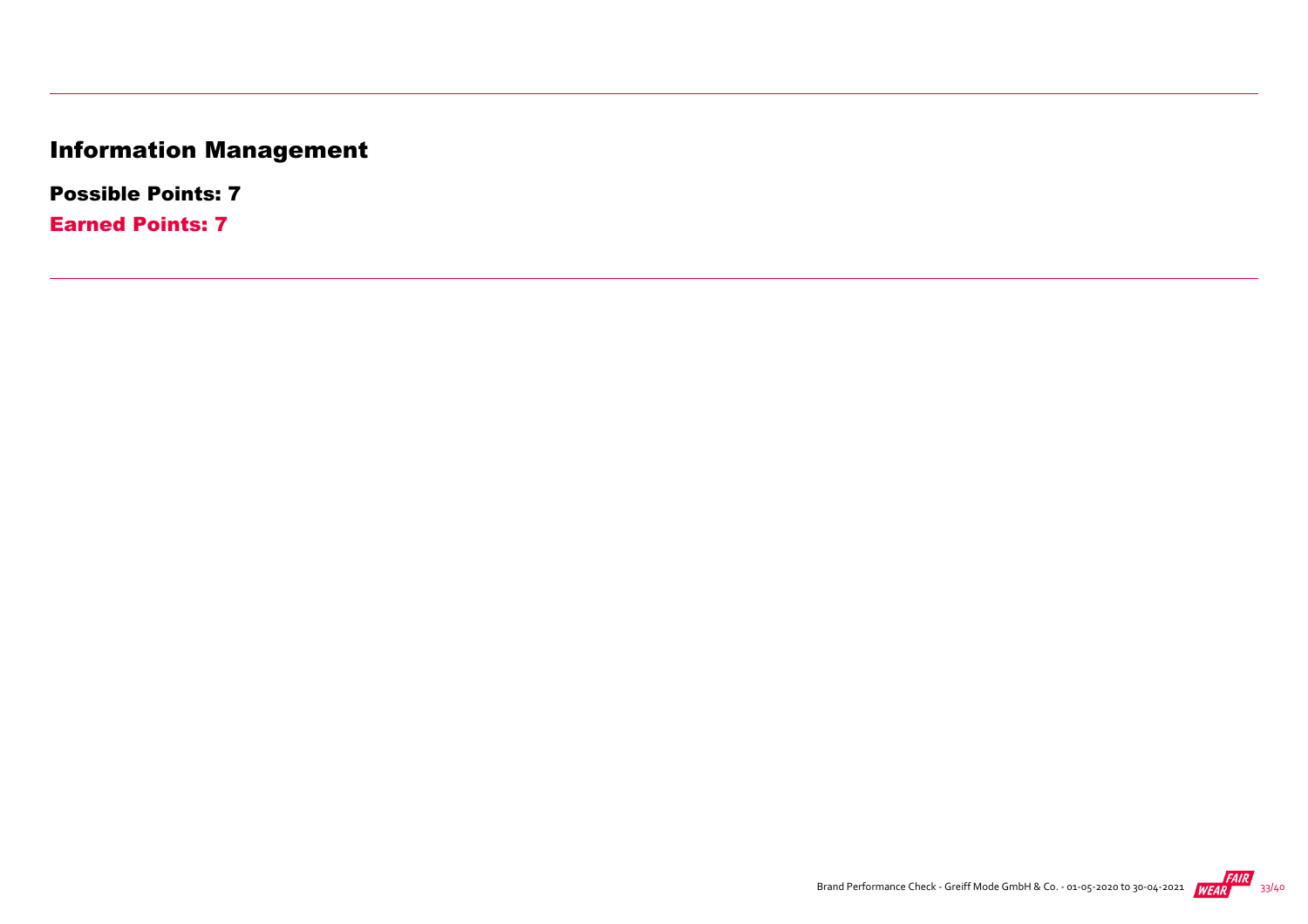#### 6. Transparency

| Performance indicators                                                            | <b>Result</b>                                                                                | <b>Relevance of Indicator</b>                                                                                                                                                                                                                                                                                                                   | <b>Documentation</b>                                                                                                                        | Score Max      | <b>Min</b> |
|-----------------------------------------------------------------------------------|----------------------------------------------------------------------------------------------|-------------------------------------------------------------------------------------------------------------------------------------------------------------------------------------------------------------------------------------------------------------------------------------------------------------------------------------------------|---------------------------------------------------------------------------------------------------------------------------------------------|----------------|------------|
| 6.1 Degree of member company compliance with<br><b>FWF Communications Policy.</b> | Minimum<br>communications<br>requirements<br>are met AND no<br>significant<br>problems found | Fair Wear's communications policy exists to ensure<br>transparency for consumers and stakeholders, and<br>to ensure that member communications about Fair<br>Wear are accurate. Members will be held<br>accountable for their own communications as well<br>as the communications behaviour of 3rd-party<br>retailers, resellers and customers. | Fair Wear membership<br>is communicated on<br>member's website;<br>other communications<br>in line with Fair Wear<br>communications policy. | $\overline{2}$ | -3         |

Comment: GREIFF communicates about Fair Wear through its website and social media. Moreover, the brand has created a CSR brochure that includes information about the membership. The brand has also spoken about the Fair Wear membership at online events organized by the Chambre of Commerce and Textil Bundis.

| Performance indicators                                          | <b>Result</b>                                                                                                                   | <b>Relevance of Indicator</b>                                                                                                     | <b>Documentation</b>                                                                                                                             | Score Max |                | <b>Min</b> |
|-----------------------------------------------------------------|---------------------------------------------------------------------------------------------------------------------------------|-----------------------------------------------------------------------------------------------------------------------------------|--------------------------------------------------------------------------------------------------------------------------------------------------|-----------|----------------|------------|
| 6.2 Member company engages in advanced<br>reporting activities. | Published<br>Brand<br>Performance<br>Checks, audit<br>reports, and/or<br>other efforts<br>lead to<br>increased<br>transparency. | Good reporting by members helps to ensure the<br>transparency of Fair Wear's work and shares best<br>practices with the industry. | Member company<br>publishes one or more of<br>the following on their<br>website: Brand<br>Performance Check,<br>Audit Reports, Supplier<br>List. | ᆚ         | $\overline{2}$ | 0          |

Comment: GREIFF is transparent about its supply chain through MyGREIFF‐Code. The myGREIFF‐Code can be found on the label of its NOS garments. Using the myGREIFF code, the customer can see all steps of the production process on country level. In addition, GREIFF publishes its brand performance check report.

GREIFF has signed the Fair Wear transparency policy but it has not yet disclosed its factories on the Fair Wear website or to other members in FairForce due to capacity issues caused by the corona pandemic.

Requirement: Fair Wear requires member brands to disclose production locations to other member brands in FairForce and on the Fair Wear website.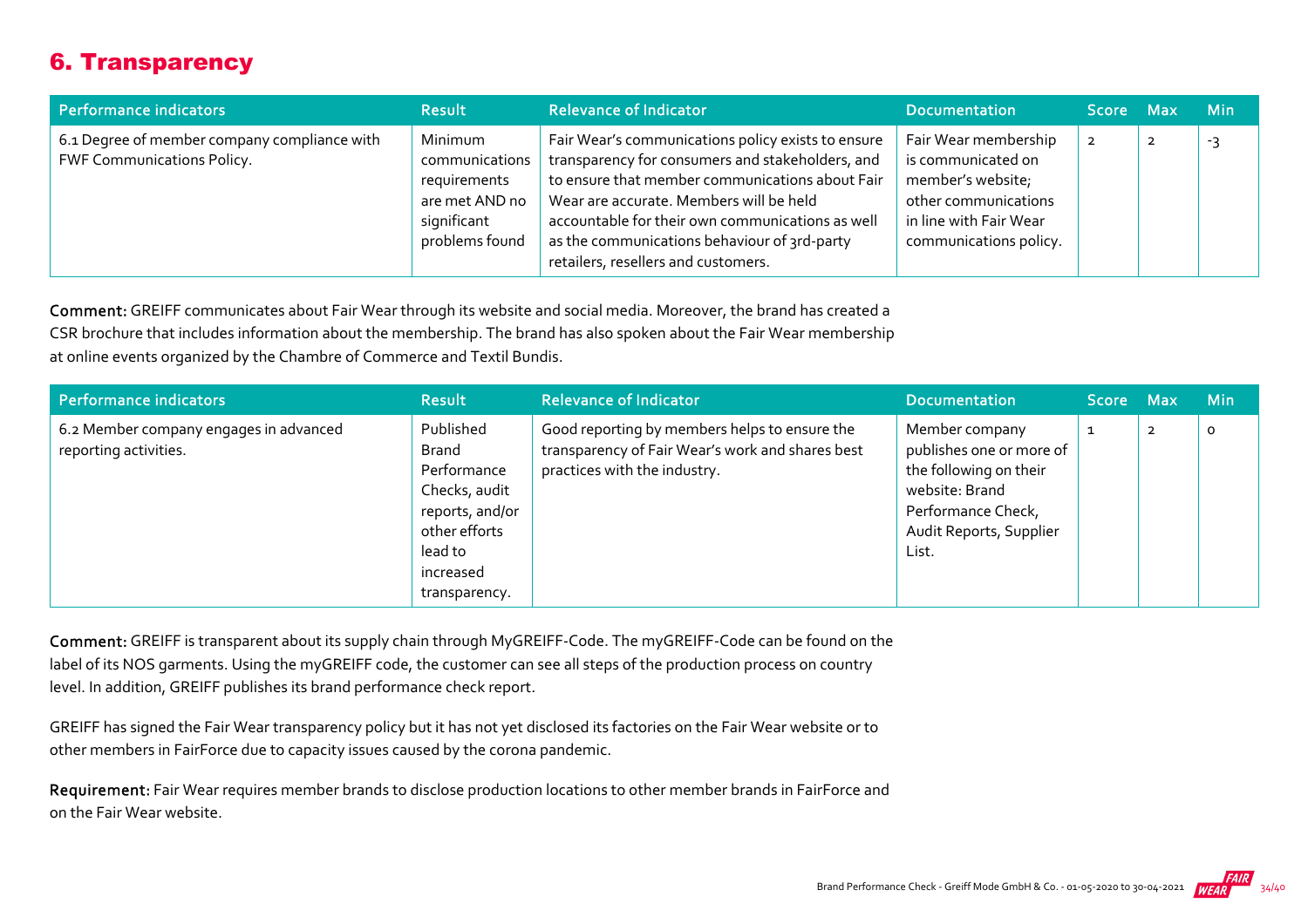| Performance indicators                                                                 | <b>Result</b>                                                                                      | <b>Relevance of Indicator</b>                                                                                                                                                                                                                           | <b>Documentation</b>                                                       | Score Max      | <b>Min</b> |
|----------------------------------------------------------------------------------------|----------------------------------------------------------------------------------------------------|---------------------------------------------------------------------------------------------------------------------------------------------------------------------------------------------------------------------------------------------------------|----------------------------------------------------------------------------|----------------|------------|
| 6.3 Social Report is submitted to FWF and is<br>published on member company's website. | Complete and<br>accurate report<br>submitted to<br>FWF AND<br>published on<br>member's<br>website. | The social report is an important tool for members to<br>transparently share their efforts with stakeholders.<br>Member companies should not make any claims in<br>their social report that do not correspond with Fair<br>Wear's communication policy. | Social report that is in<br>line with Fair Wear's<br>communication policy. | $\overline{2}$ | $-1$       |

Comment: GREIFF has submitted its social report and published it on its website.

## **Transparency**

#### Possible Points: 6

Earned Points: 5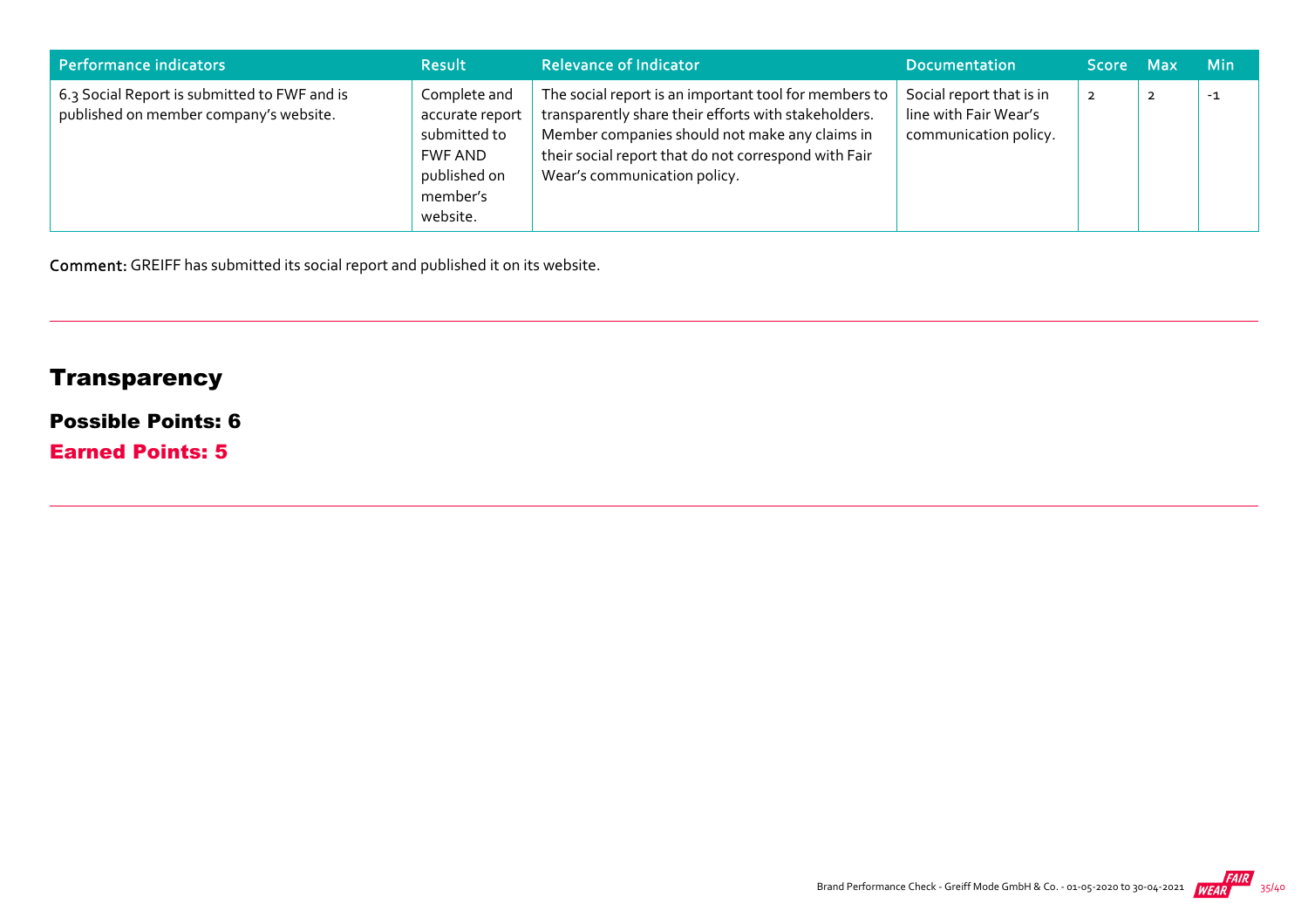#### 7. Evaluation

| Performance indicators                                                                               | <b>Result</b> | <b>Relevance of Indicator</b>                                                                                                         | <b>Documentation</b>                                       | Score Max |   | – Min |
|------------------------------------------------------------------------------------------------------|---------------|---------------------------------------------------------------------------------------------------------------------------------------|------------------------------------------------------------|-----------|---|-------|
| 7.1 Systemic annual evaluation of FWF membership<br>is conducted with involvement of top management. | Yes           | An annual evaluation involving top management<br>ensures that Fair Wear policies are integrated into<br>the structure of the company. | Meeting minutes, verbal<br>reporting, Powerpoints,<br>etc. |           | ▴ |       |

Comment: Evaluation of the Fair Wear membership is conducted in close collaboration between the CSR manager and top management. The CEO is actively involved in the Fair Wear membership and supports needed actions.

| Performance indicators                                                                                                           | <b>Result</b>                                                | <b>Relevance of Indicator</b>                                                                                                                                                                                                               | <b>Documentation</b>                                                                                                                          | Score Max | <b>Min</b> |
|----------------------------------------------------------------------------------------------------------------------------------|--------------------------------------------------------------|---------------------------------------------------------------------------------------------------------------------------------------------------------------------------------------------------------------------------------------------|-----------------------------------------------------------------------------------------------------------------------------------------------|-----------|------------|
| 7.2 Level of action/progress made on required<br>changes from previous Brand Performance Check<br>implemented by member company. | No.<br>requirements<br>were included<br>in previous<br>Check | In each Brand Performance Check report, Fair Wear<br>may include requirements for changes to<br>management practices. Progress on achieving these<br>requirements is an important part of Fair Wear<br>membership and its process approach. | Member company<br>should show<br>documentation related<br>to the specific<br>requirements made in<br>the previous Brand<br>Performance Check. | N/A       | $-2$       |

Comment: Last year, GREIFF had received requirements on the indicators related to living wage implementation (1.8, 1.11, 1.13 and 1.14). Due to the Corona pandemic, brand staff has worked in short‐time for a considerable period and the focus for the company was on keeping the business healthy. As a result of that, no progress has been made on the implementation of living wages.

While it is out of the scope of this Brand Performance Check, it should be noted that GREIFF has re‐started working on living wage implementation in its current financial year. The company participates in a living wage project of the Textilbündnis. As such, it was decided to apply leniency on this indicator and the indicator is assessed as Not Applicable.

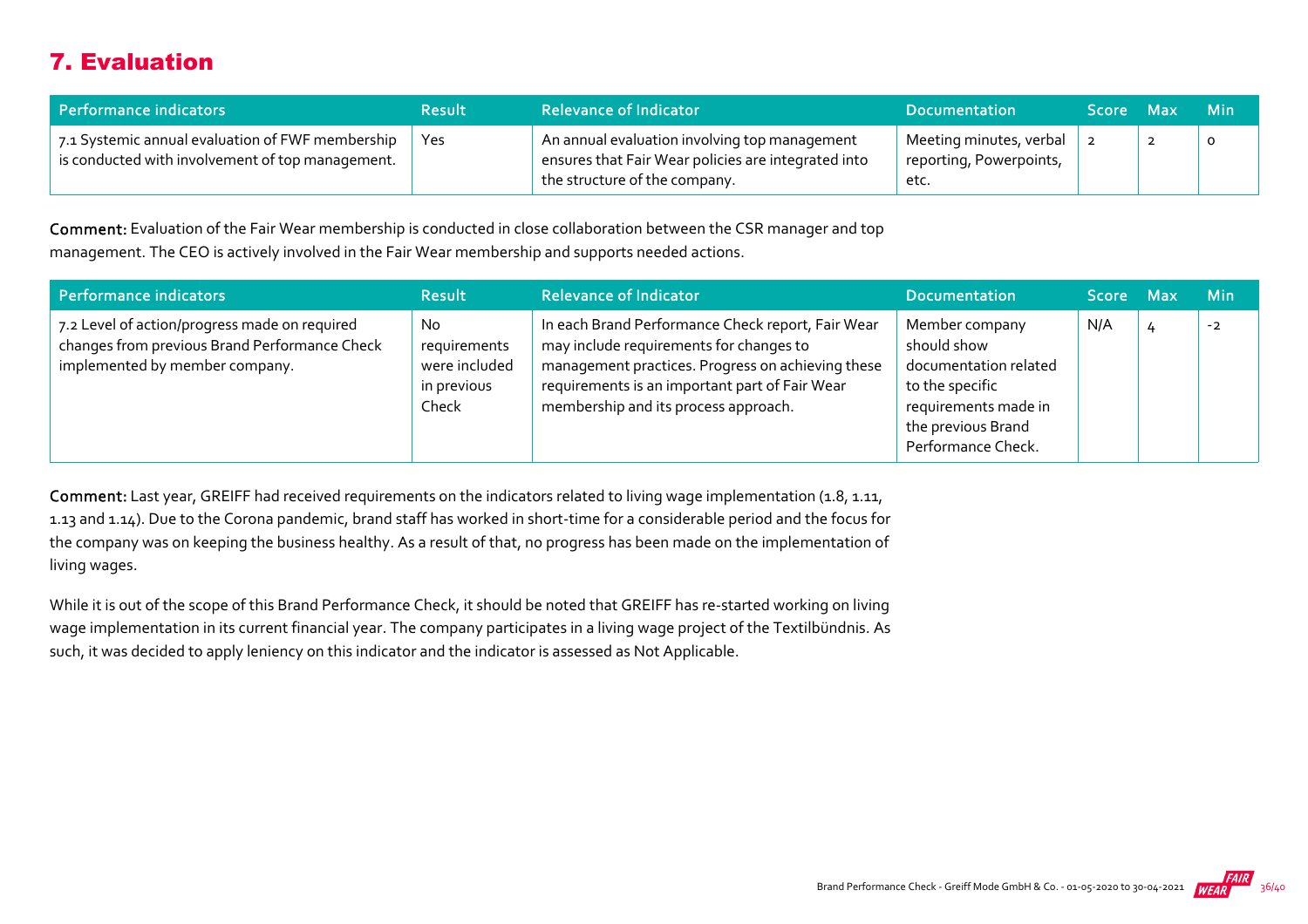#### Evaluation

Possible Points: 2

Earned Points: 2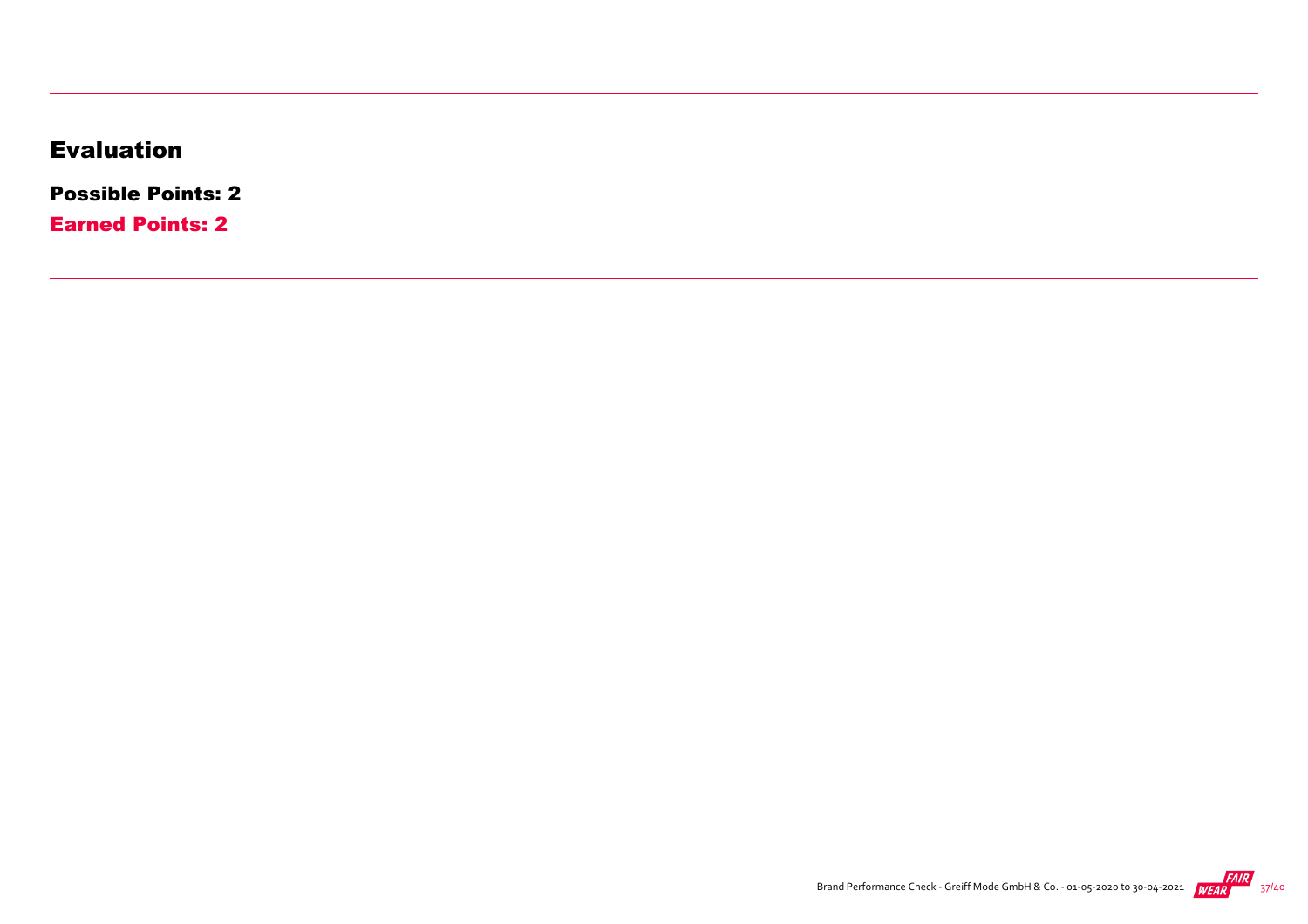#### Recommendations to Fair Wear

GREIFF recommends Fair Wear to create more communication material that brands can use. If possible tailored to the German market.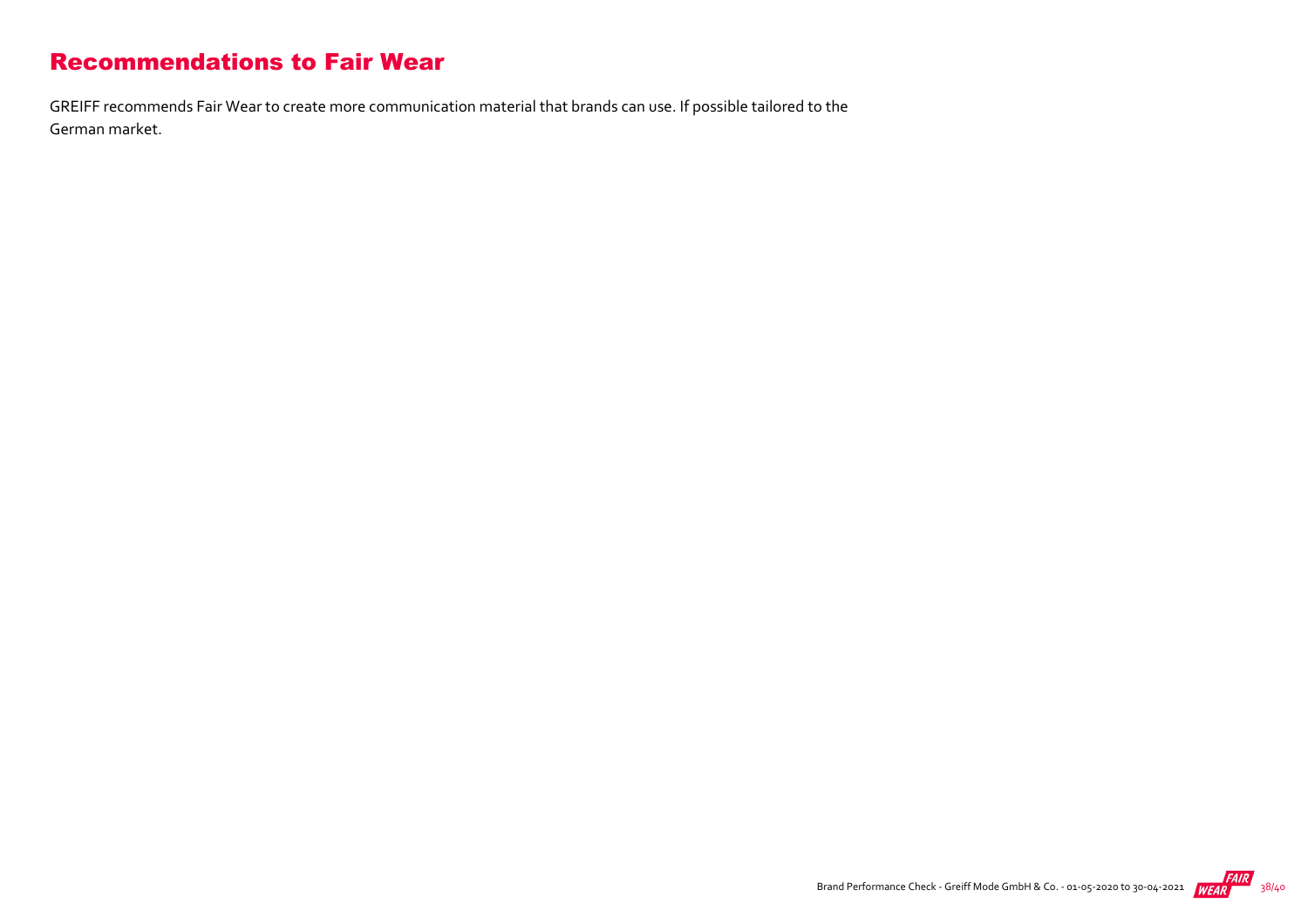#### Scoring Overview

| Category                              | Earned | Possible |
|---------------------------------------|--------|----------|
| <b>Purchasing Practices</b>           | 26     | 50       |
| Monitoring and Remediation            | 22     | 29       |
| <b>Complaints Handling</b>            |        | Q        |
| <b>Training and Capacity Building</b> |        | 11       |
| <b>Information Management</b>         |        |          |
| Transparency                          |        | b        |
| Evaluation                            |        |          |
| Totals:                               | 74     | 114      |

Benchmarking Score (earned points divided by possible points) 65

| <b>Performance Benchmarking Category</b> |
|------------------------------------------|
| Good                                     |